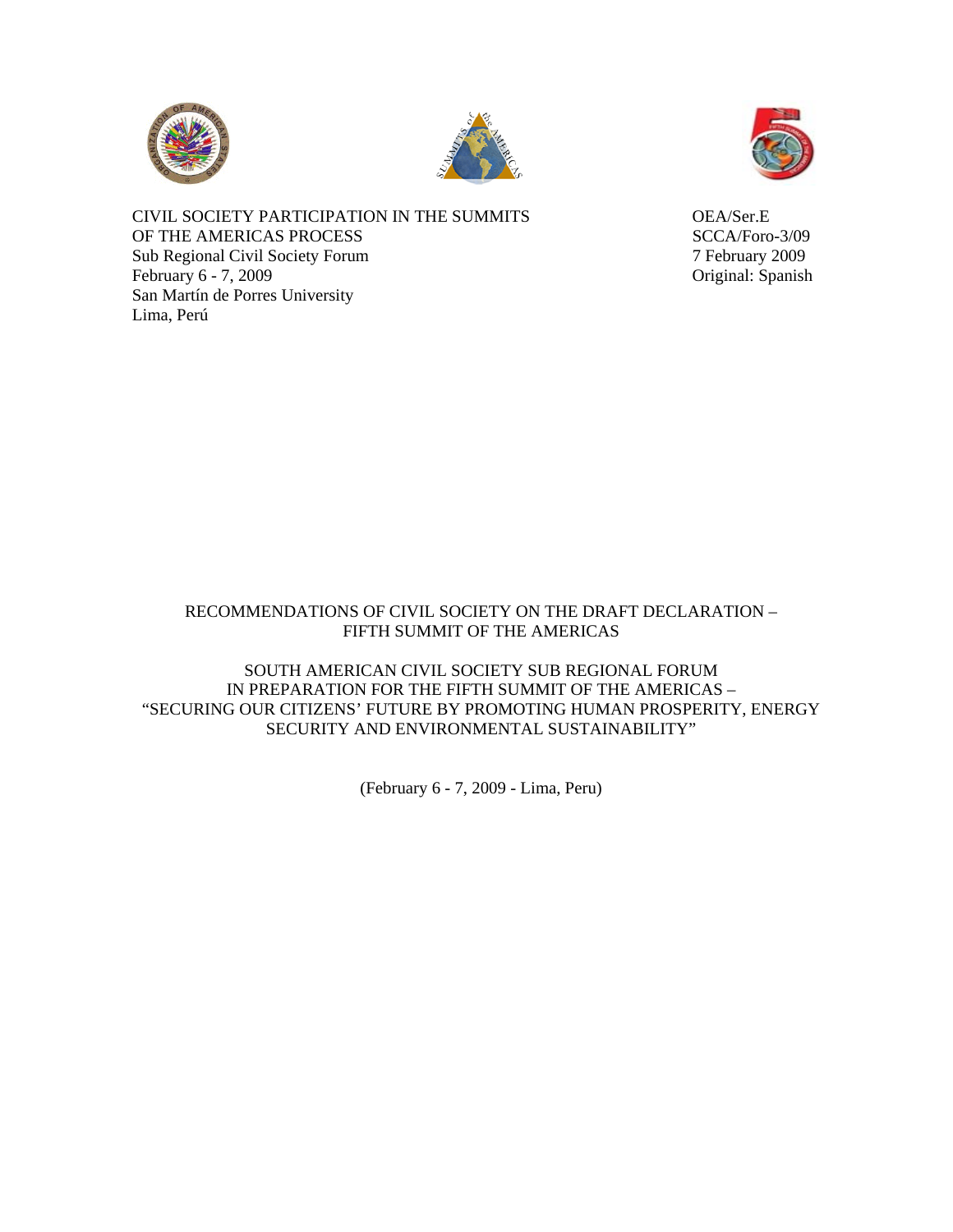# RECOMMENDATIONS OF CIVIL SOCIETY ON THE DRAFT DECLARATION – FIFTH SUMMIT OF THE AMERICAS

# SOUTH AMERICAN CIVIL SOCIETY SUB REGIONAL FORUM IN PREPARATION FOR THE FIFTH SUMMIT OF THE AMERICAS – "SECURING OUR CITIZENS' FUTURE BY PROMOTING HUMAN PROSPERITY, ENERGY SECURITY AND ENVIRONMENTAL SUSTAINABILITY"

(February 6 - 7, 2009 - Lima, Peru)

On February 6 and 7, 2009, more than 150 civil society participants from the South American countries met at the Faculty of Law of the University of San Martin de Porres in Lima, Peru, to formulate recommendations for the Fifth Summit of the Americas, "Securing Our Citizens' Future by Promoting Human Prosperity, Energy Security and Environmental Sustainability," which will be held in Trinidad and Tobago in April 2009. This is the third and final sub regional forum organized by the Summits of the Americas Secretariat and the Department of International Affairs of the Organization of American States (OAS) in preparation for the Fifth Summit.

During the two days of discussions, four open thematic sessions were held in which the respective Working Groups engaged in open dialogues addressing the topics covered by the Draft Declaration of Commitment of Port of Spain: promoting human prosperity, environmental sustainability and energy security, strengthening democratic governance and multidimensional security, and strengthening the Summits of the Americas process and civil society participation. In addition, on February 5, an informative meeting was held as an introduction to the Summits process.

The recommendations arising from each of the Working Groups dialogues refer to the articles of the Draft Declaration of Commitment of Port of Spain, [GRIC/DC-V/doc.1/08.](http://www.summit-americas.org/SIRG/SIRG_0708/V_Summit_Draft_Decl_Commitment_POS_0708_En.pdf) The list of participants who attended the South American Subregional Civil Society Forum is included as an annex to this document.

# **RECOMMENDATIONS**

# **HUMAN PROSPERITY**

#### General recommendations:

The title of the Declaration of Commitment should be *"Securing Our Citizens' Future by Guaranteeing Human Development, Energy Security, and Environmental Sustainability"* 

States should guarantee development as a human right by meeting all the commitments assumed under the American Convention on Human Rights and all conventions and conferences that work to improve quality of life for the entire population, without any discrimination or exclusion.

We note our concern regarding the one-dimensional treatment given to the concept of human prosperity because it restricts the state's intervention to addressing precarious conditions in Latin America from what is primarily an economic perspective and with an approach based on the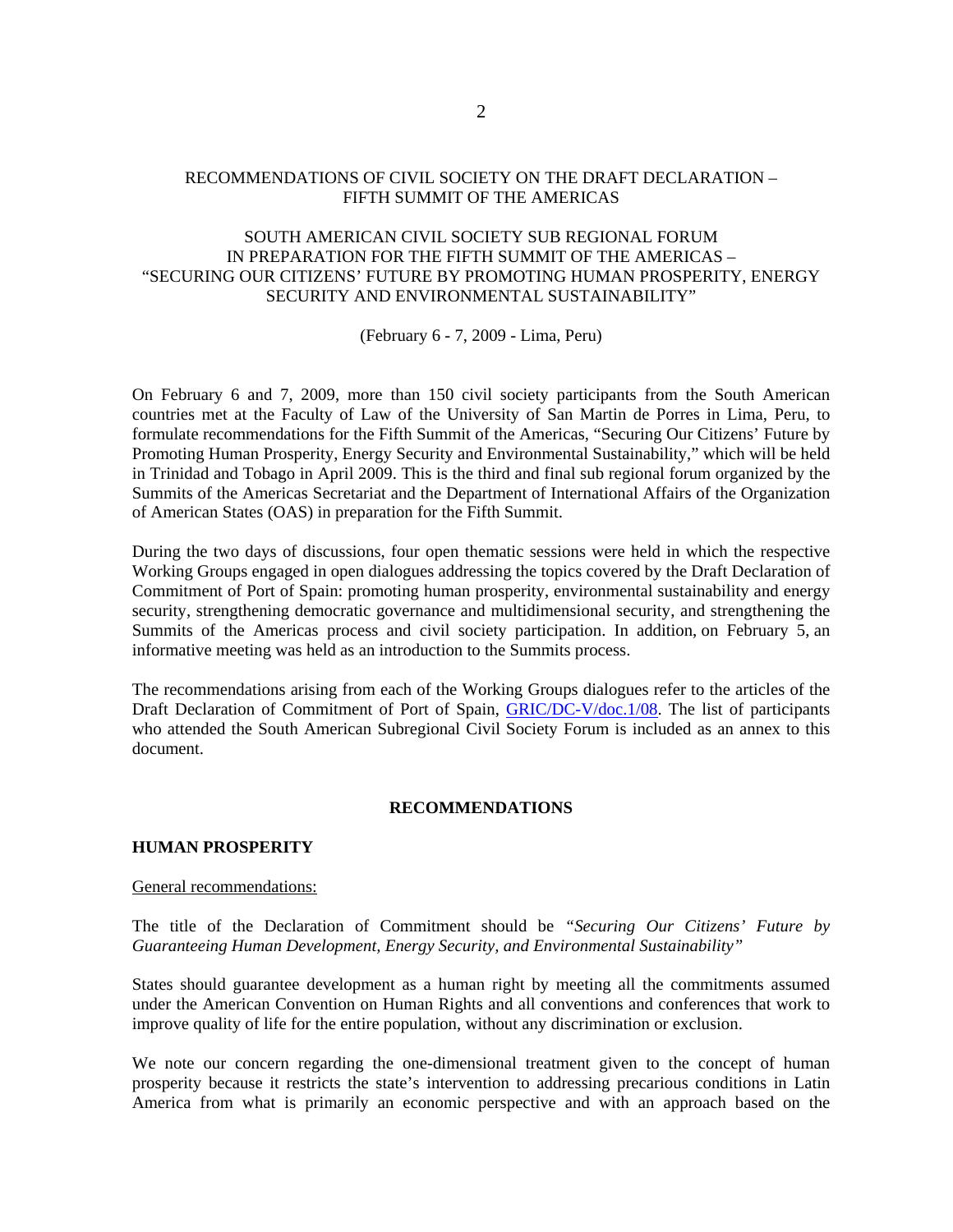provision of services that belongs to the past. This is a step backwards from a more comprehensive and multidimensional reading of human rights.

Guaranteeing human development.

In light of the global financial crisis affecting our societies, particularly the most vulnerable sectors, we suggest that instead of committing to reduce social spending, the States should commit to increasing it, in order to guarantee real human development. To attain this goal, state policies must be consolidated in our countries in order to overcome poverty, inequality, and the different manifestations of discrimination, thereby promoting sustainable development.

#### Conceptual recommendations:

Bearing in mind the *Declaration on Human Rights, Sexual Orientation and Gender Identity*, adopted by the OAS General Assembly in Medellín (2008), we are concerned by the levels of violence, disparity, quality of life, labor and education conditions, inequality, and hate crimes faced by those sectors. We therefore remind the States of their commitment to developing comprehensive public policies for individuals with minority sexual orientations and gender identities.

Similarly, clear references must be made to Afro-descendant populations throughout the document, because governments often take classifications of ethnic groups as referring only to indigenous peoples.

A similar treatment is given to women, who are identified as a sector when they account for half of the population. References to vulnerable sectors should be aware that they comprise men and women who are impacted by exclusion and poverty in different ways for reasons of gender inequality.

When the document refers to women as a sector, it must be made clear that it refers to organized women (from different groups and areas of organized civil society), who must also be included, on an equal footing, in participatory processes and decision-making bodies, and their presence therein must be guaranteed.

The member states must speed up the approval of the preliminary draft of the *Inter-American Convention against Racism and All Forms of Discrimination and Intolerance,* which is currently being discussed by the OAS Committee on Juridical and Political Affairs.

We urge the states to comply with the reports and to implement the various conventions and rapporteurs' recommendations.

#### Specific recommendations

1. Paragraph 5: Efforts to implement social protection programs must recognize and include the contributions of nongovernmental organizations and universities that work for development and for combating poverty.

Instead of vulnerable groups, it should read: "*groups living in a situation of vulnerability."* In addition, after all men and women, add: "*of all ages, ethnic groups, races, social classes, creeds, disabilities, orientations, sexual preferences, and gender identities and expressions,"*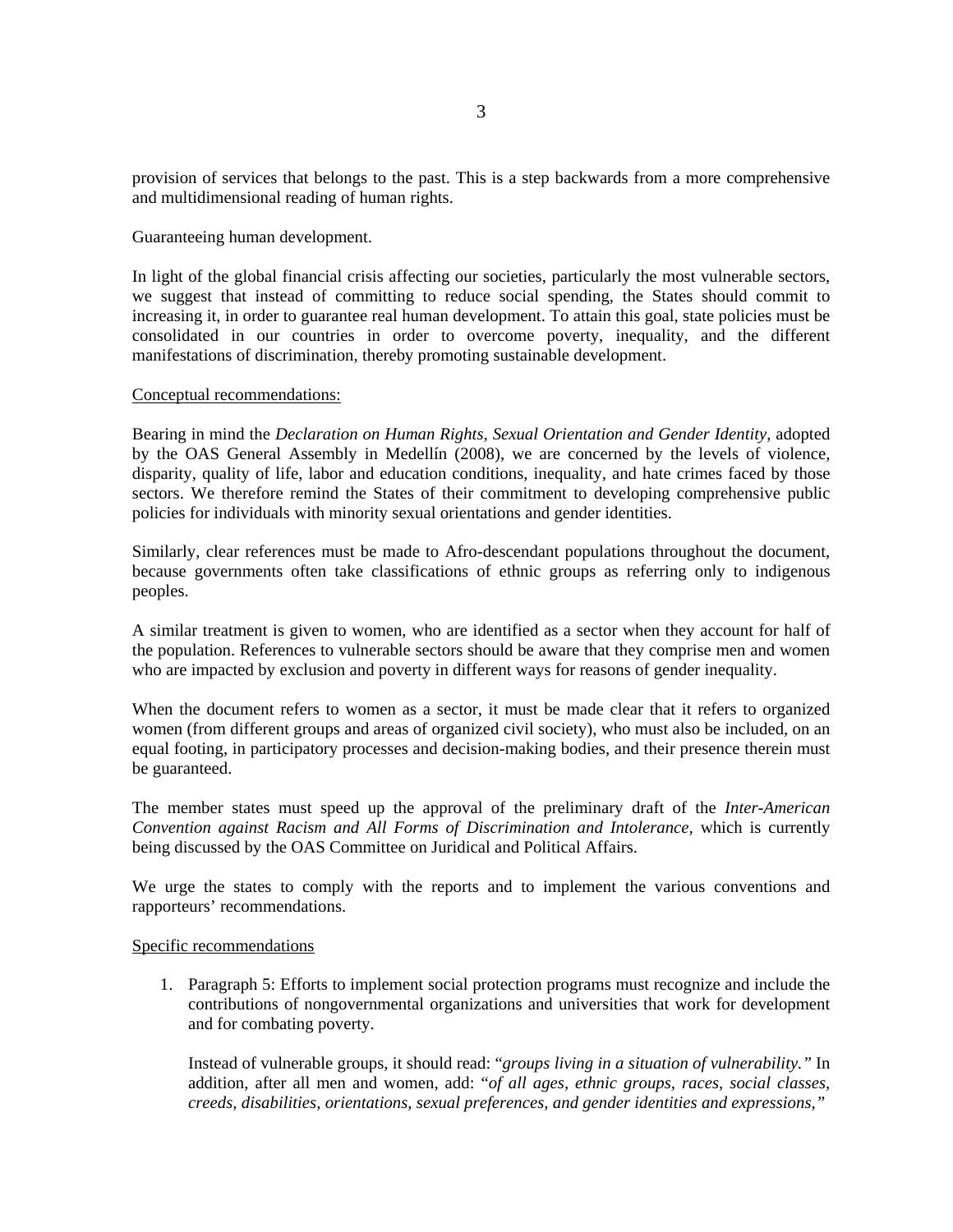- 2. Paragraph 6: Where it says exchange information, add: "*implement, measure the impact with active citizen participation to adapt policies, experiences, and good practices to the different local and national realities that exist."*
- 3. Paragraph 7: In speaking of attaining higher levels of economic growth, replace with "*continuous economic growth, in equity and with environmental awareness."* At the end of the paragraph, include promoting business development "*with social responsibility."*
- 4. Paragraph 8: The informal sector of the population must be included in Social Security and social protection, as well as in the outsourcing of labor by the State.
- 5. Paragraph 9: At the end of the paragraph we suggest adding: "*in accordance with human rights and respecting the International Convention on the Protection of the Rights of All Migrant Workers and Their Families (of 1990)."*
- 6. Paragraph 10: We agree with the proposal, made at the central American Forum, to split this into two paragraphs in order to avoid including women and children in the same situation.
- 7. Paragraph 11: Change the original text to: "*We call on the regional Banks and international cooperation agencies to fund the execution of (nonreimbursable) social projects and (reimbursable) productive projects by the formal private sector in pursuit of the socioeconomic development and inclusion of the direct and indirect beneficiaries among the economically active population."*
- 8. Paragraph 16**:** We suggest changing the text to: *We recognize that problems of inequality and discrimination in access to basic healthcare persist among the most socially vulnerable population groups, particularly women, children, adolescents, and young people. Attend to the health needs of Afro-descendant and indigenous populations, people with disabilities, and those with sexual orientations and preferences and gender identities and expressions.*  Original paragraph continues.
- 9. Paragraph 17**:** Another similar article should be added, addressing death and illness rates among women as a result of pregnancy, childbirth, puerperium, and unsafe abortions.

In this paragraph, and throughout the document, there is an error in the abbreviation used for the Pan American Health Organization (PAHO); in Spanish it should read *OPS* and not *PAHO*.

- 10. Paragraph 20: Include sexual and "*reproductive*" health. After approaches to prevention, add: "*promotion, attention, and rehabilitation."*
- 11. Paragraph 21: After all the peoples of the Americas, add: "*promoting the consumption of natural and indigenous products and protecting and encouraging them by 2015."* Paragraph continues.
- 12. Paragraph 24: Add, following political priority: "*which can only be achieved with inclusive, quality education that embraces mother tongues and respect for cultural diversity,"*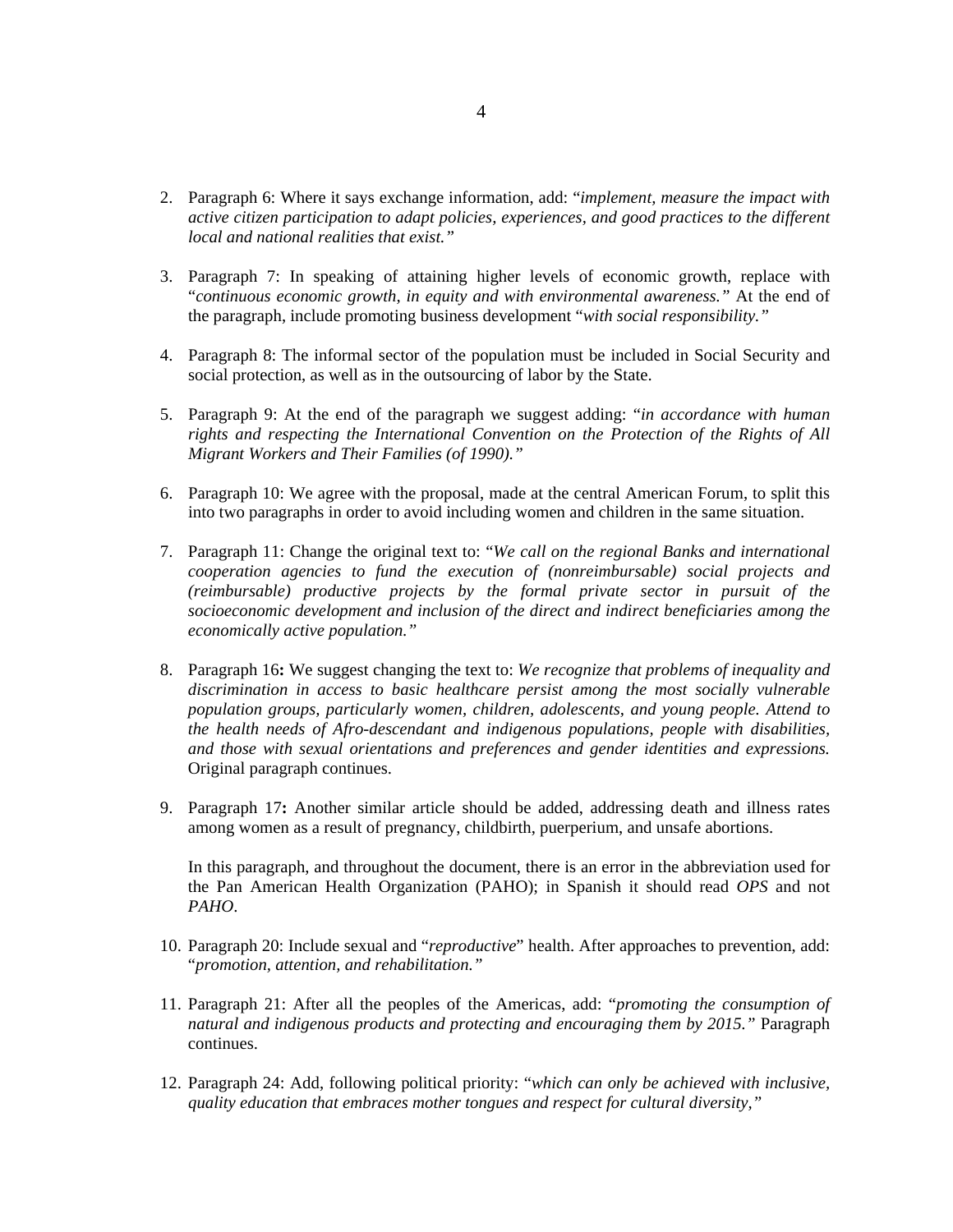- 13. In paragraph 25, where it says "ethnic," it should read: "*ethnic and racial."*
- 14. Paragraph 26: After indigenous peoples, add: "*and those individuals with sexual preferences and orientations and gender identities and expressions."*

Add, at the end of the paragraph: *We suggest that the Heads of State call on agencies such as the World Bank, the CAF, and the IDB, to support the States with grant funding so that, in partnership with organized civil society, training institutes, and universities, they can carry out training and capacity-building programs in transformational leadership and ethical principles, ensuring at all times the secular nature of the State*.

- 15. Paragraph 27**:** Change our young people to: "*continue investing in children, adolescents, and young people."*
- 16. Paragraph 28**:** At the end of the paragraph, after communities, add: "*particularly in rural and marginalized urban areas."* Also, add: *"Similarly, we ask them to actively support efforts toward integration, at both the national and regional levels, through the implementation of advanced academic network infrastructure."*
- 17. Paragraph 29**:** After reducing conflicts, add: "*racism, xenophobia, and all forms of discrimination and intolerance."* Add, at the end of the paragraph: "*Develop public policies that promote the generation of forums for communication so that society as a whole can have access to the media."*

We propose adding the following paragraphs and items:

- 1. We, the member states of the Organization of American States, commit to ratifying and implementing Convention 159 and Recommendation 168 on employment and disabilities of the *Inter-American Convention against Racism and All Forms of Discrimination and Intolerance* through public policies, social programs, and public investments in quality education, health, and rehabilitation services, the promotion of employment and selfemployment, the construction of accessible towns and cities, and political and citizen participation. All this within a perspective of human rights and of modern, inclusive development.
- 2. In connection with the foreign and domestic debt of the region's countries, we commit to developing responsible strategies that will prevent indebtedness with our peoples from increasing.

We, the member states, in guaranteeing human development, will create forums and tools for consensus-building and dialogue to ensure conflict resolution, the eradication of cultures of violence, and the construction and sustainability of peace.

We, the member states, commit to giving a responsible and decent response to the phenomenon of migration in the Hemisphere.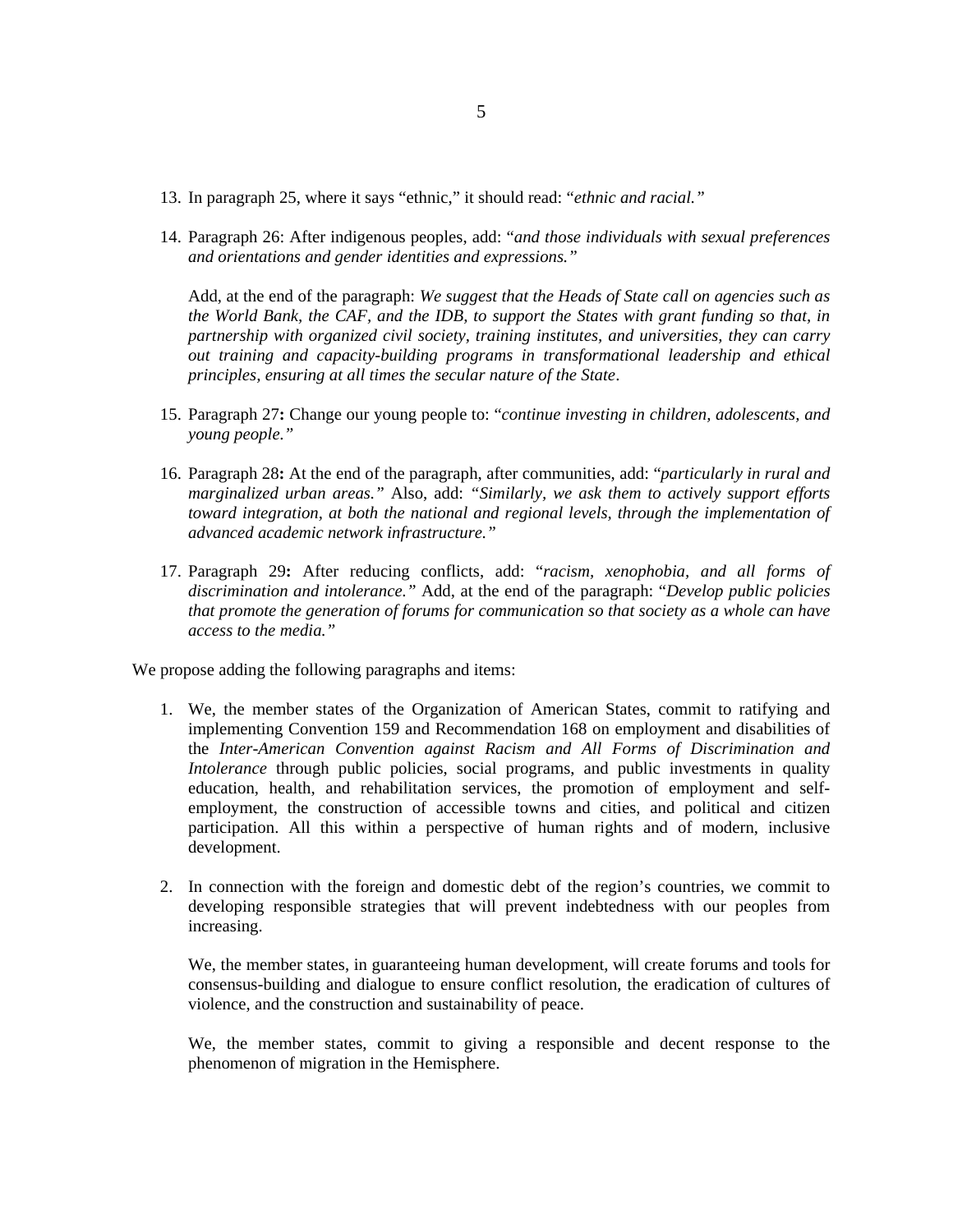Guarantee legal defense under conditions of equality for all citizens; a shortage of resources should not lead to priorities being imposed on the matters to be attended or failures to attend to any and all violations of rights.

## **ENERGY SECURITY AND ENVIRONMENTAL SUSTAINABILITY**

General recommendations:

We recommend that the member states undertake actions to tie energy policies in with those for the socioeconomic development of the region's Afro-descendant and indigenous communities.

Governments, the OAS, and civil society should conduct studies into the benefits and problems of biofuel production and use.

The situation of each country as regards biofuel production and use should be analyzed to assist the decision-making process.

Guarantee civil society access to the media (TV, radio, press, internet) in contents and quality, to promote awareness of public health and education in universal human values, such as service to society, love, justice, honesty, integrity, tolerance, truth, peace, virtue, nonviolence, thereby strengthening values such as the family, as a key element in the construction of healthy communities and to foster practical knowledge in order to prepare students for the Hemisphere's future economic and social demands.

In order to save energy resources, it is urgent that we encourage States to adopt legislation with provisions that lead to timely actions and investments to build and repair roads and urban transport infrastructure, thereby producing efficient public transport systems to ward off environmental decay.

Governments must agree to establish clearer provisions for investors.

With regard to energy security, governments agree to secure the best possible advice from civil society.

Consider the use of nuclear energy and radioactive materials, duly labeled in the standard fashion, in the Americas.

The governments of the South should demand the following from the governments of the North:

- Transfers of clean technology.

- Reduce their emissions to 30% and respond to the commitments of Bali and Poznan.

### Specific recommendations:

- 1. Paragraph 24: Including basic education is a right of children and the duty of the State.
- 2. Paragraph 28: Scientific education is a right of everyone and the only way to reduce technological dependence.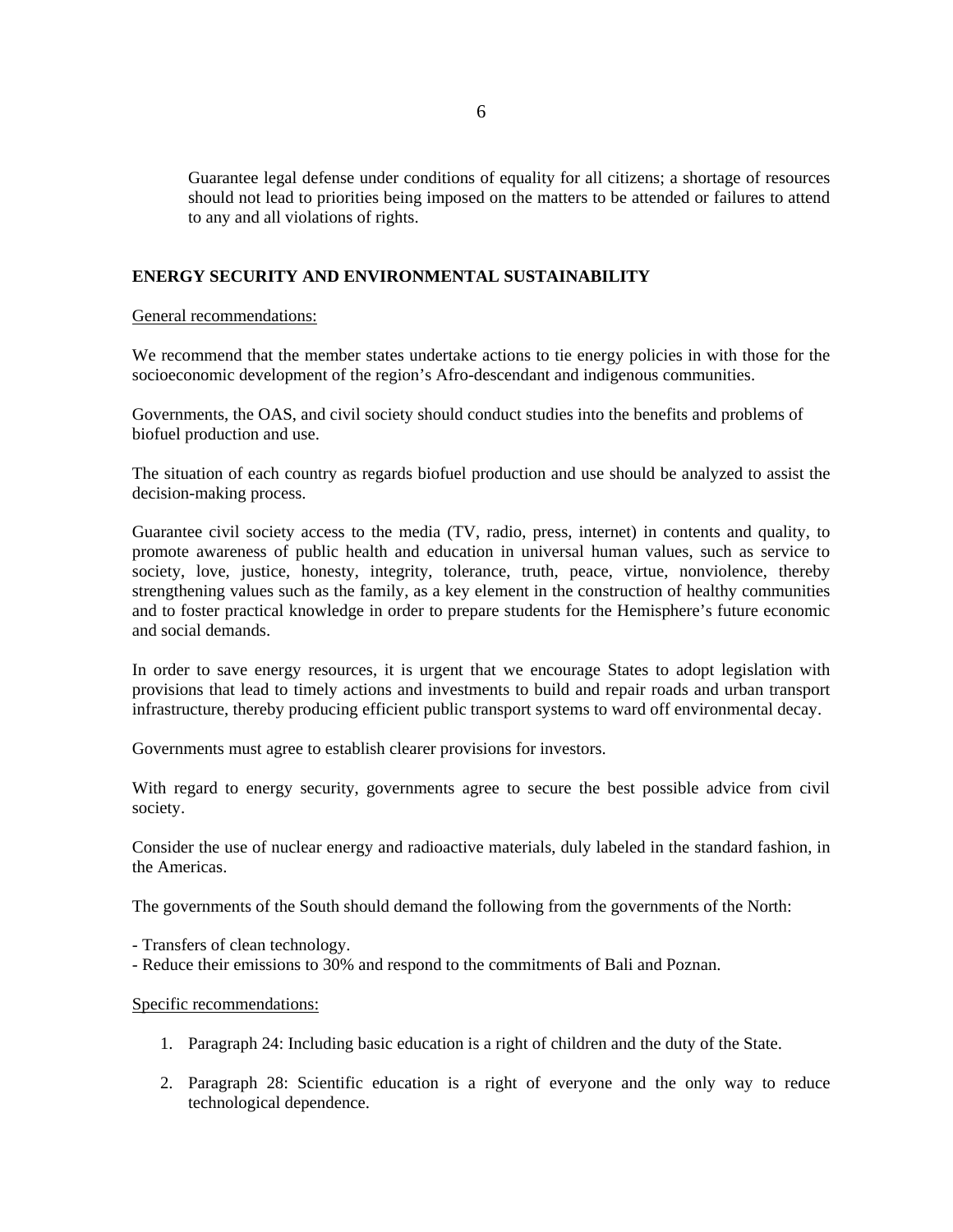- 3. Paragraph 30: After accessible and sustainable, add: "*that foster respect for human rights and sustainable human development*." Include, at the end of the paragraph, "*Facilitate and accelerate the process with models appropriate to each region*."
- 4. Paragraph 34: Add that the States will promote public policies to ensure that safety and environmental protection rules are obeyed by all sectors of society.
- 5. Paragraph 35: After "We commit… our nations," add: "*Energy security must serve to promote energy justice, ensuring that energy is available to economically, geographically, and culturally marginalized populations to improve their quality of life. This international cooperation must take into account the social responsibility of States and energy justice between States. The governments commit to preparing transparent national strategies to deal with matters relating to energy and environmental sustainability."*
- 6. Paragraph 36: Include in the paragraph the States' commitment toward introducing vigorous teaching and training programs focused on promoting energy security and justice at all levels, from primary school to higher education. These programs must respect local culture and cover all sectors of society.

Replace 2012 with 2010.

7. Paragraph 39: The OAS member states commit to the implementation of international agreements on climate and climate change, as well as of *ILO Convention 169*.

In addition, add at the end of the paragraph: "*such as the Bali commitments, the Kyoto Treaty, and the Basel Convention*."

- 8. Paragraph 40: Change the word "*eventual*," with the aim of ensuring stabilization.
- 9. Paragraph 44: Amend paragraph to read: *"We will also work towards promoting sound*  environmental *governance by strengthening national environmental laws and building institutional capacity for the democratic management of natural resources, guaranteeing citizens access to environmental information, to participation in decision-making processes, and to mechanisms for environmental justice. In addition, the governments commit to developing a system of environmental indicators geared toward monitoring environmental information and justice, in coordination with civil society."*

We propose adding the following paragraphs and items:

- 1. We agree to demand that the private sector abide by national environmental protection rules, and to encourage the enforcement of applicable international standards and practices of corporate social responsibility.
- 2. We agree to establish and/or implement legislation to enforce the rights of prior consultation, popular consultation, and/or referenda in cases involving territorial concessions and/or cases of eminent domain, thereby respecting the rights of indigenous and Afro-descendant peoples.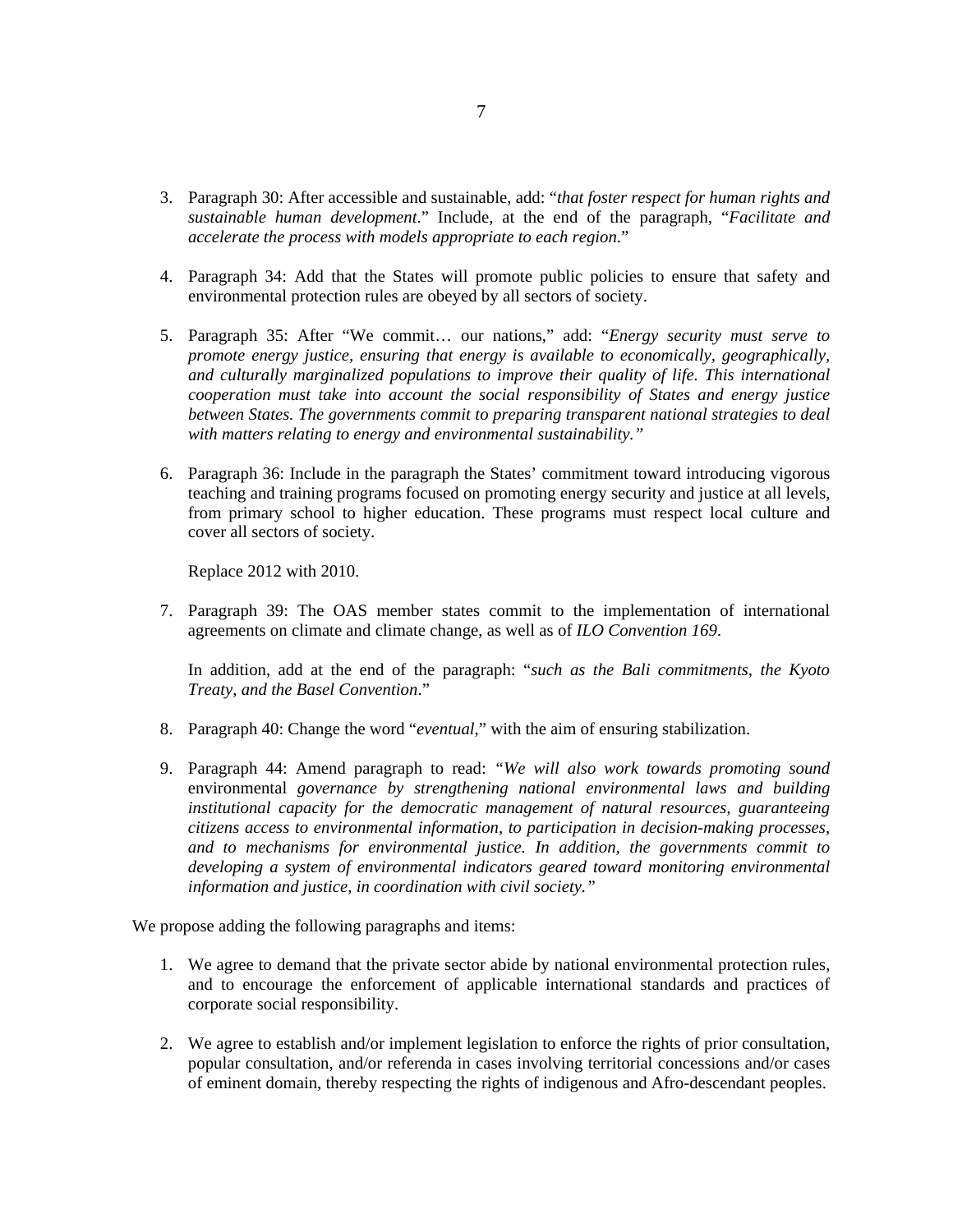3. We agree to encourage local participation in decisions and to deal with concerns related to equality, including gender equality and income disparities, and to forge alliances involving the public and private sectors, nongovernmental organizations, and local communities.

## **STRENGTHENING DEMOCRACY AND MULTIDIMENSIONAL SECURITY**

### General recommendations:

We propose that conflicts and social protests that respect human rights and the democratic rule of law be embraced by the States as an opportunity to strengthen our democracies.

We suggest that the States promote systems to prevent and resolve conflicts using simple and effective mechanisms. They should also strengthen the independence of the judiciary and effective access to justice.

For this we must establish targets, deadlines, and systems to assess progress toward those goals.

We suggest that the States commit to:

- Interpret their multidimensional security commitments within the international legal framework.
- Strengthen the democratic rule of law through respect for the independence of the judiciary.
- Allow collaborative public policies, where CSOs can participate in prevention and education policies and ensure the State's role in punishing and prosecuting crime, without transferring the responsibilities of the State to the citizenry.
- Respect the presumption of innocence.
- Set specific targets, goals, and deadlines, as in other sections of the draft Declaration.
- Submit an annual report on progress with this proposal and review its achievements at the next Summits.
- Strengthening the States' cooperation and joint efforts in human trafficking (including trafficking in organs) in order to prevent this crime and effectively prosecute the international networks that commit those offences in the region.
- Trade mechanisms to strengthen crime prevention and the effective social reincorporation of prison inmates. In particular, reassert the importance that civil society can have in this process.
- Request that the countries and other power centers respect national sovereignty.

# Conceptual recommendations:

We suggest, as the title for this section: "Strengthening democratic governance, respect for human rights, and the promotion of peace."

Commit to strengthening democratic governance. States should agree to develop effective mechanisms for implementing the Inter-American Democratic Charter and for involving civil society in monitoring States' compliance with it."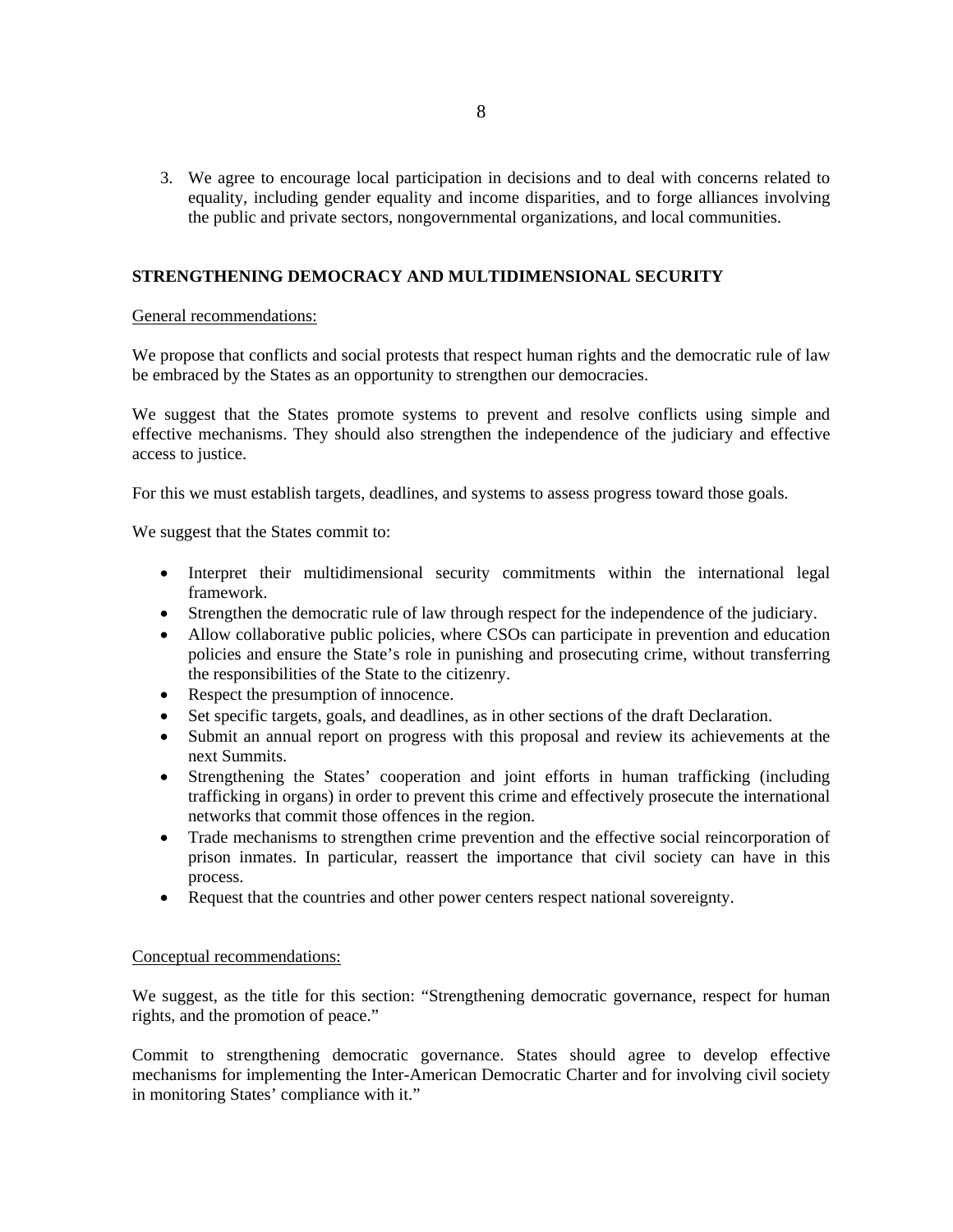Commit to strengthening simple and effective mechanisms for conflict resolution within society.

Strengthen the inter-American human rights protection system as an international mechanism that protects the members of civil society, facilitating their ability to participate and report violations. In particular, the States should commit to investigating, prosecuting, and punishing human rights violations committed against human rights defenders.

The OAS must strengthen its missions that observe democratic processes.

Speed up the approval process of the preliminary draft of the *Inter-American Convention against Racism and All Forms of Discrimination and Intolerance*.

Assume the commitment of supporting the work of the IACHR's Special Rapporteur on the Rights of People of African Descent and Racial Discrimination.

Strengthen the transparency, monitoring, and internal democracy of political parties through oversight with the participation of civil society, and of the kinds of funding they receive.

#### Specific recommendations:

1. Paragraph 48: Amend: "*We are determined to persevere in our efforts to prevent and combat terrorism and organized crime, in particular trafficking in human lives for sexual exploitation and other purposes, which has become the new slavery of the 21st century. And we commit to protecting the victims and prosecuting the criminals, in accordance with international law, including human rights…. and organized crime."*

Add, at the end of paragraph 48: "*organized*." Educational rather than police mechanisms must be developed, and the social fabric must be strengthened, in coordination with civil society, in order to foster a culture of peace. Encourage tolerance and positive leadership to facilitate peaceful solutions to conflicts and violence.

We suggest including a section in this paragraph stating: "the decriminalization of social protests when they are conducted through peaceful means and without undermining human rights."

2. Paragraphs 48 and 49: Add, where it says combat terrorism: "*and corruption*."

Add to Article 49: "*economic resource*"; and add "*confirmed terrorists and criminals*."

- 3. Paragraph 53: Include: "*the protection of victims and witnesses must be ensured*."
- 4. Paragraph 50: Meetings of experts must include experts from civil society and, in addition to the planned meetings, promote exchanges of knowledge among experts.

Delete: "*giving special attention to young people*." In addition, avoid restricting the topic of "criminal gangs" to their relationship with young people.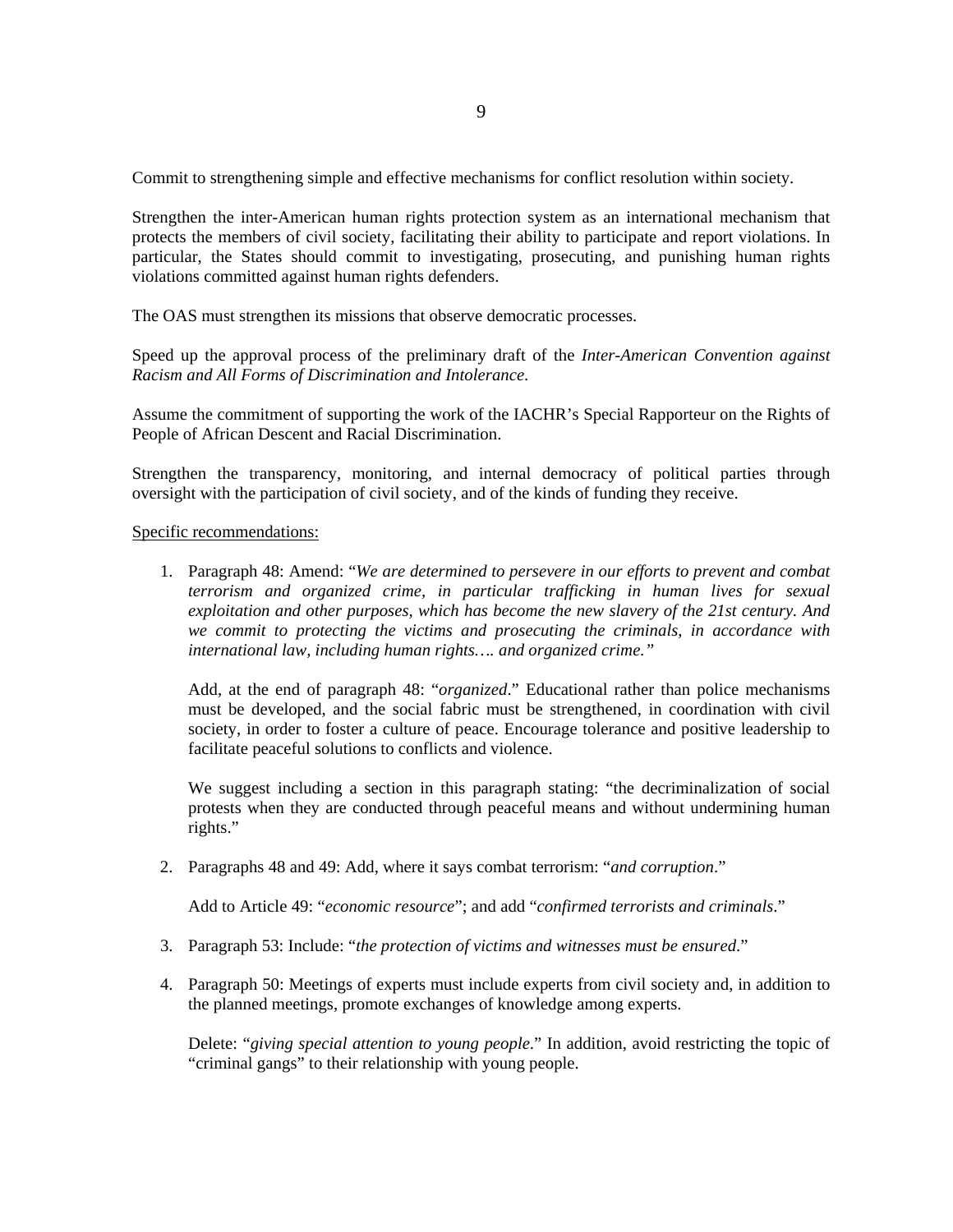- 5. Paragraph 50: Amend: *"In the conviction that attaining harmonious development that respects our rights and differences requires solid democracies that guarantee the social rule of law, respect for human rights, the independence of the branches of government, social justice, and fundamental freedoms, our governments renew their commitment toward strengthening our democratic institutions and upholding the principles and values enshrined in the Inter-American Democratic Charter and the Declaration of Principles on Freedom of Expression."*
- 6. Paragraph 51: Include: "to guarantee the legal recognition and effective exercise of the basic rights of access to public information, freedom of expression, and citizen participation in matters of public interest."
- 7. Paragraph 52: Strengthen the commitment to "increasing the mechanisms for transparency, integrity, and accountability"; also renew the commitment to the "Convention against Corruption, by developing and enforcing policies to punish such offences."

We recommend including the development of monitoring systems in coordination with civil society.

Add: "*improve criminal laws and internal controls, or strengthen independent or judicial systems for prosecuting crimes in the State*," also incorporating mechanisms for exchanges of information among the states parties.

Include, as an additional paragraph: *"Promote access to justice and alternative conflict resolution methods as key tools for creating effective governance, through programs with civil society aimed at promoting dialogue among social players."* 

8. Paragraph 53: Add, at the end of the paragraph: "*Our governments also commit to create streamlined and effective mechanisms for compliance with the resolutions and judgments of the bodies of the inter-American human rights system, without affecting democratic, economic, political, and social stability."* 

State their commitment to respecting and implementing the decisions of the Inter-American Court of Human Rights and to provide the system with an adequate budget to ensure its efficiency, and to promote a fund for helping victims participate in the system.

In addition, promote the independence of branches of government and the strengthening of institutions.

- 9. Paragraph 55: Add: *"Our States commit to work toward a code of ethics for our civil servants, and to apply administrative sanctions to any form of discrimination and intolerance."*
- 10. Paragraph 57: Add: "*We recognize the important role played by the OAS in the peaceful resolution of our differences and in seeking to overcome armed conflict*."

Also add: "*culture of peace*."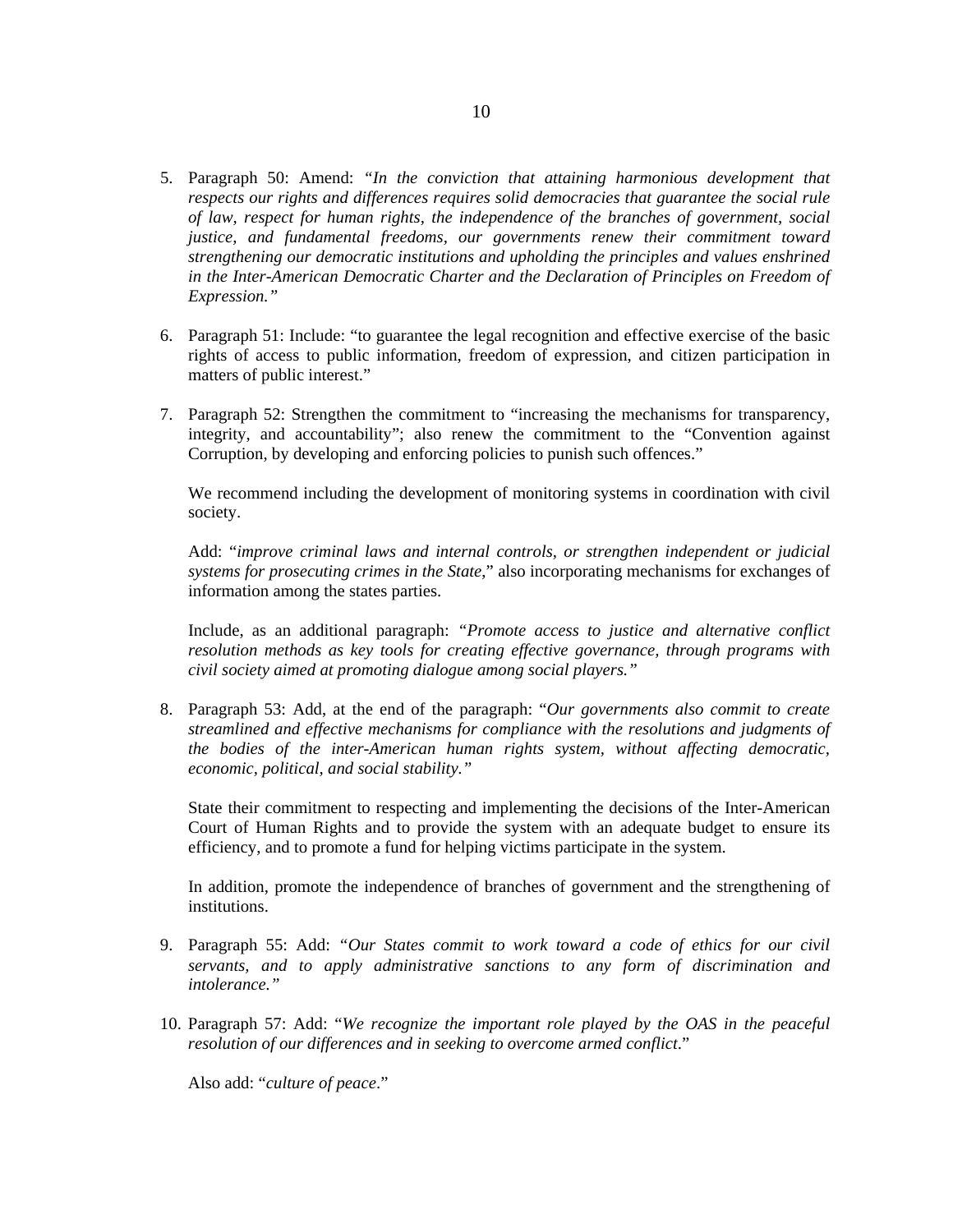We propose adding the following paragraphs and items:

- 1. Add the following after 48: *"The States commit to review and improve their immigration control systems and their border controls, so they respect people's human rights and those hemispheric and international integration agreements that facilitate the free movement of individuals."*
- 2. *"The OAS member states commit to develop population protection plans to prevent and/or mitigate the effects of terrorism through public awareness and training actions and with funding.*"
- 3. Also include the following text: *"In seeking to prevent and combat terrorism, we agree to avoid the stigmatization and adverse effects that our security policies may have on vulnerable groups."*
- 4. *"We commit to guarantee and promote the right of association, operation, and freedom of civil society organizations (CSOs), so they can develop effective mechanisms for participation in decision-making forums, in access to information, in citizen oversight, and in joint responsibility in development, growth, and human prosperity."*
- 5. *"In order to uphold the right to equality, we commit to develop public quota policies that reflect positive differentiation with the aim of ensuring equality for groups that have historically been excluded."*
- 6. In defense of civil society, "*We commit ourselves to the development of a convention for the defense and promotion of the work of civil society agents that guarantees the right of free association, reduces the risks faced by civil society, and reduces attacks on organizations and activists, enabling the region's civil society organizations and agents to operate freely."*
- 7. *"We will promote the collective defense of democracy, ensuring that the OAS bodies act in compliance with their statutory mandate and with the Inter-American Democratic Charter. In particular, we will make every effort to consolidate an early-warning system to analyze potential risks and alterations of the democratic order, advising the Secretary General and the Permanent Council regarding the situation. In this undertaking, we will acknowledge and seek out civil society participation."*
- 8. *"We commit to the development of effective electoral observation mechanisms and to the presence and obligatory observation of the OAS in all elections organized by States' electoral agencies in the Americas. We also commit to the financial and technical strengthening of the OAS's electoral observation missions."*

## **STRENGTHENING THE SUMMITS PROCESS AND CIVIL SOCIETY PARTICIPATION**

### General recommendations:

We ask the member states to commit to the creation of a Permanent Consultative Council for civil society within the OAS and to guarantee the funding needed for its operations.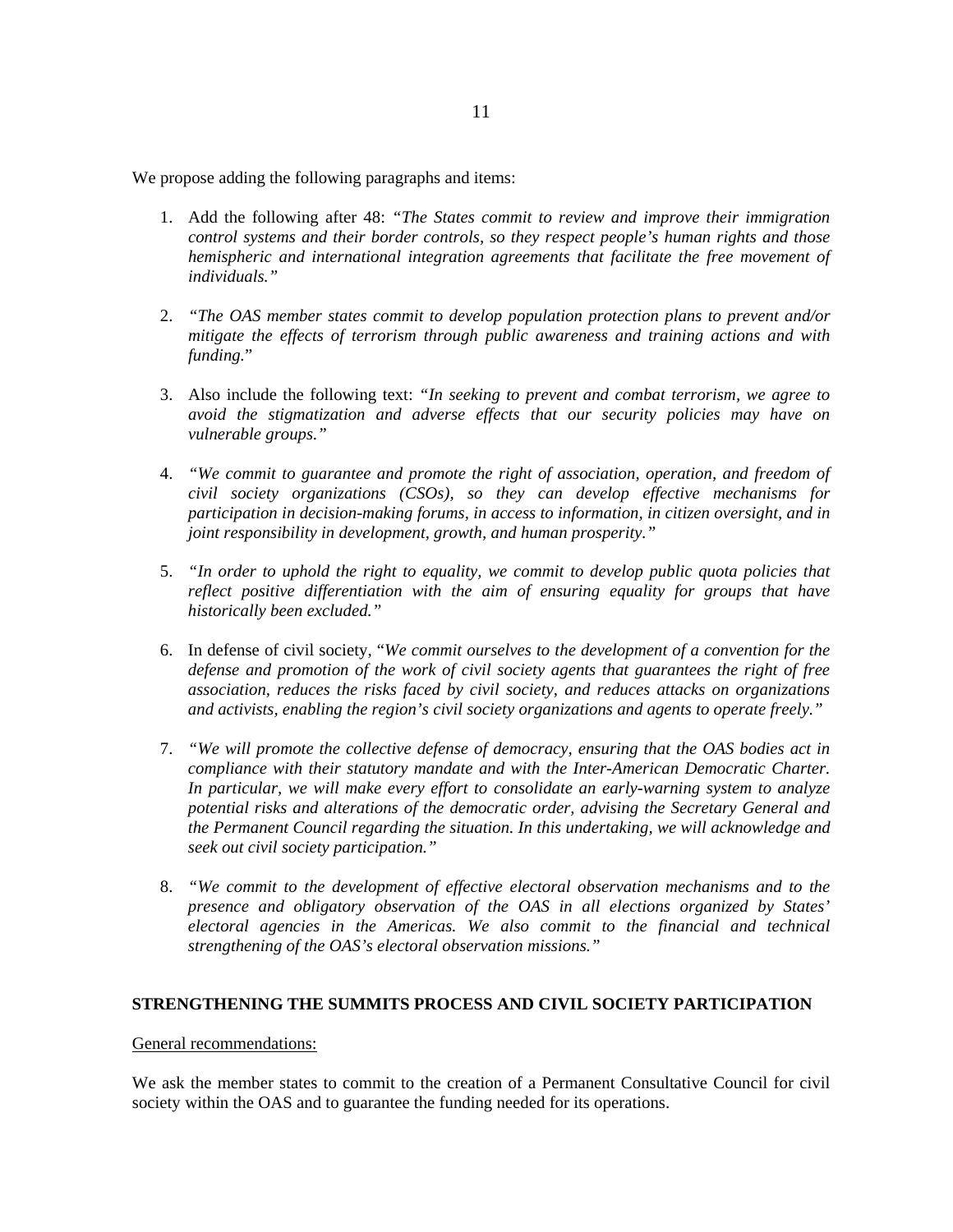We propose opening a virtual window on the civil society web page (OAS) that would offer a forum for exchanges of resources, information, etc. among civil society organizations.

Civil society consultation and participation processes at the Summits' hemispheric, subregional, and thematic forums must continue to analyze and follow up on the commitments assumed by the governments. The OAS must guarantee all sectors of civil society access to forums and information mechanisms about the human rights situation and agreements.

The governments must commit to providing financial resources for strengthening civil society participation in the inter-American agenda, the Summits Process, and the OAS, in compliance with Resolution 864.

We suggest that the governments commit to creating greater levels of coordination between the foreign ministry offices responsible for the Summits process and civil society organizations, to facilitate and support the process of following up on and implementing their commitments.

The mandate compliance monitoring, follow-up, and evaluation tools must receive technical and financial support from the OAS in order to ensure a sustained evaluation and information mechanism for improving the influence that civil society can have.

In line with the resolutions adopted by the General Assembly in previous years for increased civil society participation, we ask the member states to share the "updated" documents being discussed, including the Declaration of Commitment of the Fifth Summit, by the Summit Implementation Review Group.

We propose the creation of pan-American roundtables.

Specific recommendations:

- 1. Paragraph 58: "We recognize… *have a political, social, economic, and rights-based framework*."
- 2. Paragraph 60: Add to paragraph: *"We commit to facilitate civil society participation in the SIRG for the continued maturation of coordination processes with civil society players."*
- 3. Paragraph 61: Add: "*and the provision of sufficient funds for the OAS to fully carry out its duties."*
- 4. Paragraph 64: *"We commit to enabling, as of now, the active participation of civil society in the investigation, design, execution, and evaluation of development policies, plans, programs, and projects by providing technical and financial assistance to strengthen, plan, and develop civil society's ability to participate and fully interact within the inter-American system at the national and regional levels."*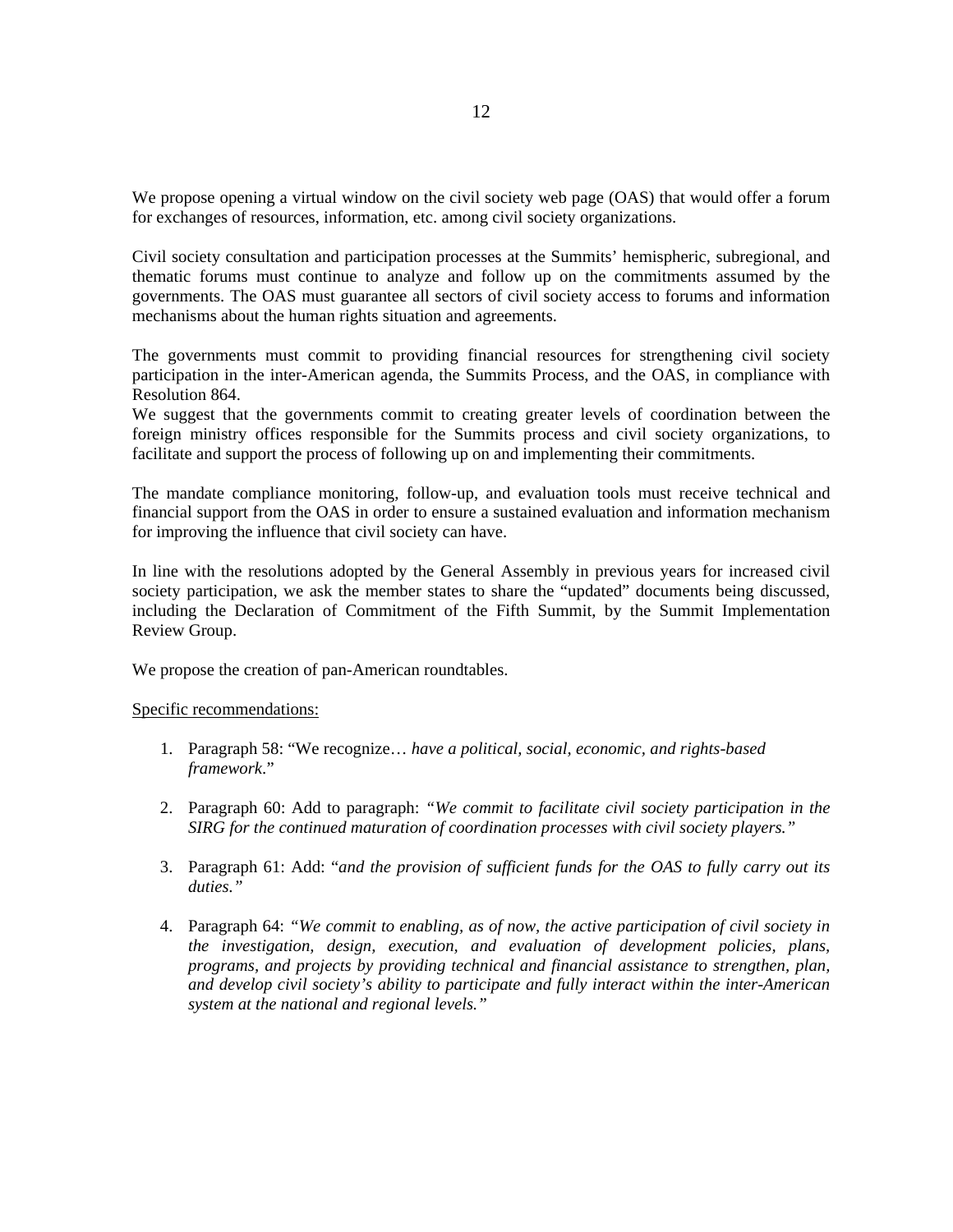# **LIST OF PARTICIPANTS**

## **CIVIL SOCIETY ORGANIZATIONS:**

## ARGENTINA

Asociación Conciencia Rosa Ester Alejo de Benech

Consejo Nacional de Bomberos Voluntarios de la República Argentina Juan José Nievas

Foro de Estudios Sobre la Administración de Justicia – FORES Marcelo de Jesús

Pequeña Casa de Nazaret Ricardo Gertiser

## BOLIVIA

Centro Afro-boliviano para el Desarrollo Integral y Comunitario - CADIC Jorge Medina Barra

Fundación Jubileo Juan Carlos Núñez

Observancia - Centro Interdisciplinario Edgar Antonio Rivero

Red de Participación y Justicia Jaime Guillermo Álvarez Fortún

#### BRAZIL

Red Interamericana de Academias de Ciencia – IANAS Hernán Chaimovich

GELEDES – Instituto da Mulher Negra Jerico Rodnei

### CHILE

Corporación PARTICIPA Andrea Sanhueza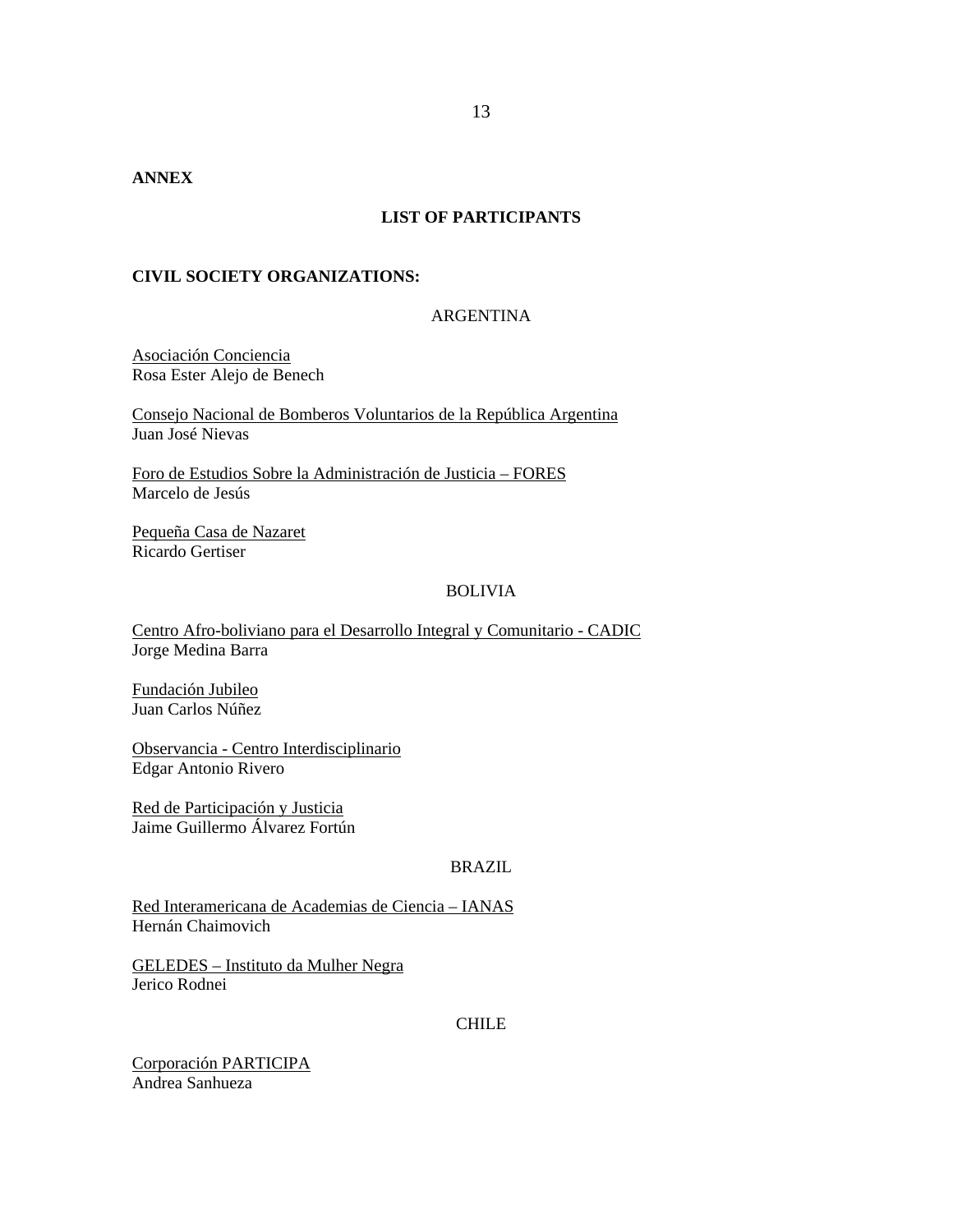Fundación Soles Cecilia Dockendorff

Organización de Transexuales por la Dignidad de la Diversidad Andrés Ignacio Rivera Duarte

# COLOMBIA

AFROAMERICA XXI Rosalba Castillo Viveros

Asamblea Permanente de la Sociedad Civil por la Paz Luis Eduardo Salcedo

Asociación Líderes en Acción Germán Humberto Rincón Perfetti

Corporación Ocasa Juan Raúl Escobar Martínez

Proceso de Comunidades Negras en Colombia José Santos Caicedo Cabezas

Universidad del Rosario Diego Daniel Montilla Miranda

## DOMINICAN REPUBLIC

Red de Encuentro Dominico-Haitiano "Jacques Viau" (REDH) Luis Cirito

# ECUADOR

Centro Ecuatoriano de Derecho Ambiental – CEDA Gabriela Muñoz Vélez Daniel Barragán

Participación Ciudadana Ruth Hidalgo

# EL SALVADOR

Coalición Centroamericana para la Prevención de la Violencia Juvenil Roxana Martel Triguero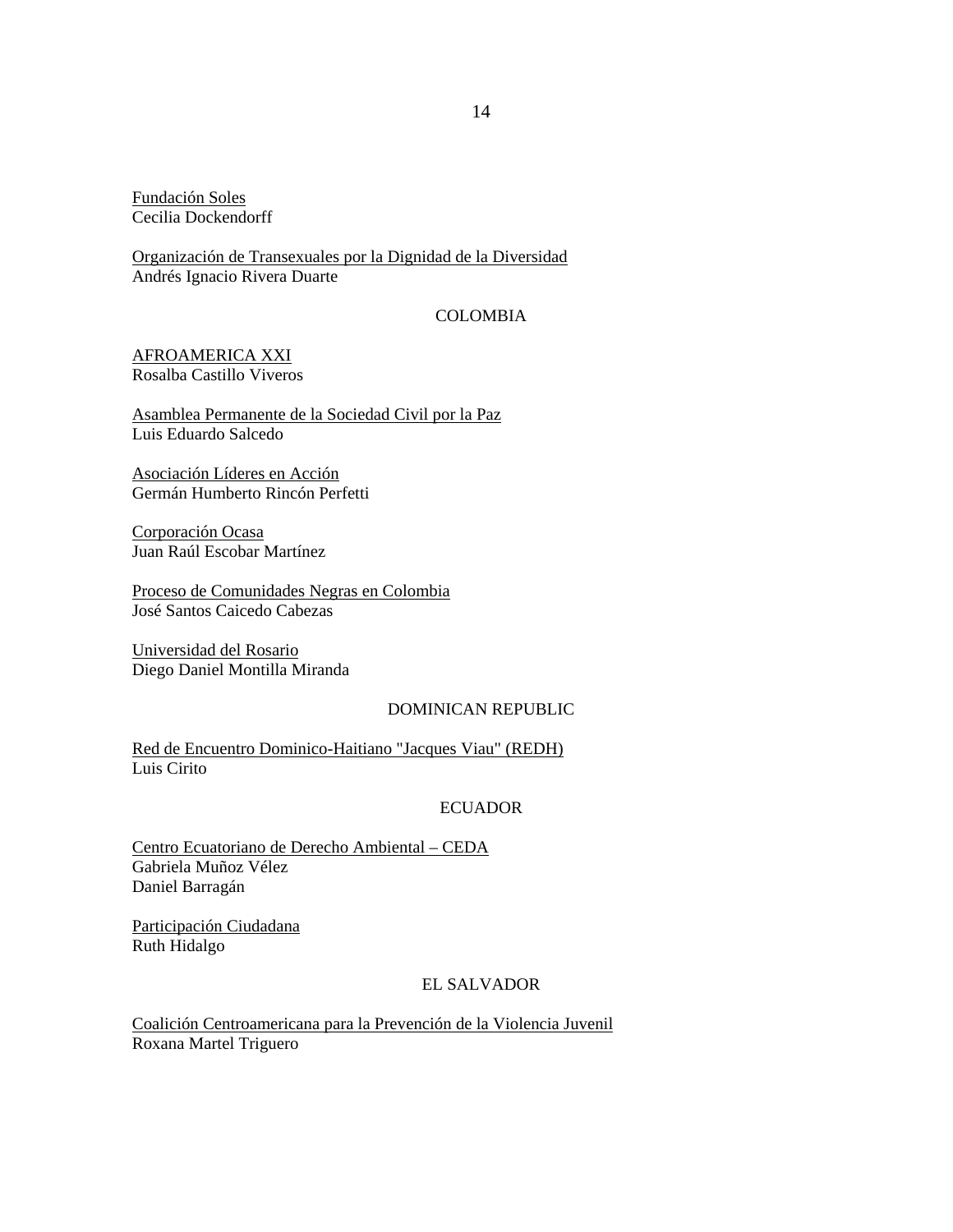## MEXICO

Alianza de Mesas Redondas Panamericanas Lourdes Calderón de Ojeda Gloria Doig Quiñones

Unión Internacional del Notariado Jesús Salas Lizavi

#### NICARAGUA

ICEI Mauricio Herdocia

## PARAGUAY

Foro de Mujeres del Mercosur - Capítulo Paraguay Amada Ivonne Lugo de Bordón

Semillas para la Democracia Marta Ferrara

Tierra Nueva Ricardo Rodríguez Escobar

#### PERU

Asociación de Fuerza por la Paz Delia Barriga Ciudad

Asociación de Profesionales y Técnicos Discapacitados Juan Manuel Ninahuanca

ASONEDH Jorge Ramírez

B'nai B'rith Internacional Filial Perú Jaime Gorenstein Benami Grobman Arie Stisin

CAMIPLAN Hilda de Trujillo Vilchez

Centro de Desarrollo de la Mujer Negra Peruana – CEDEMUNEP Cecilia Ramírez Rivas Narda Mendoza Palma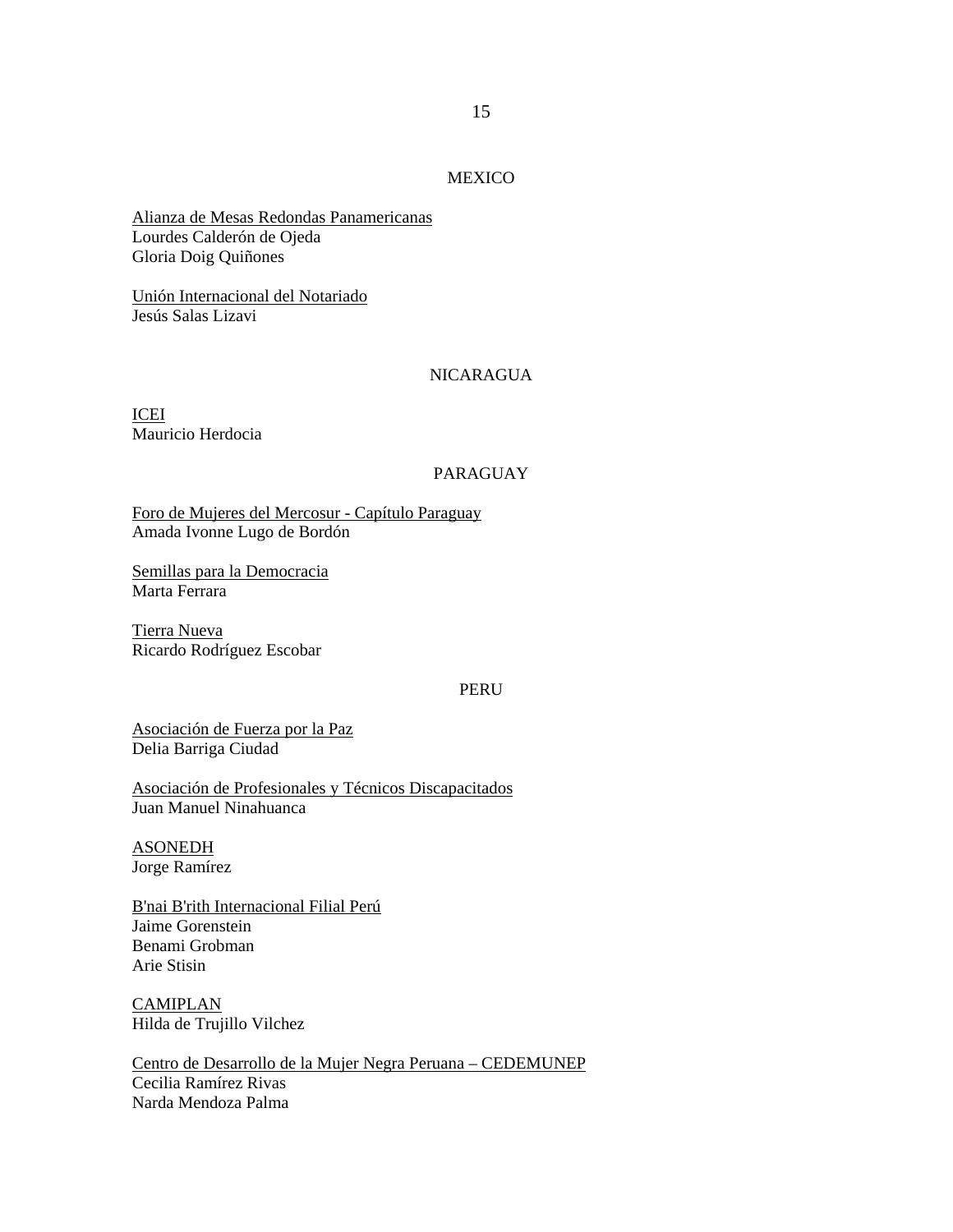Adalia Denegri Ayala

Centro de Estudios para la Promoción y Defensa de los Derechos Fundamentales y Generacionales – AGORA Rita del Rosario Rentería Ruíz

Centro de Estudios y Promoción Afro peruanos - LUNDU Rocío Muñoz Flores

Centro Latinoamericano de Estudios y Cooperación para el Desarrollo - CENLAT Diego A. Palomino Cotrina

CGS Alternativo Andrea Querol

Colegio de Abogados de Lima Erick Lavalle Terry Giannina Estela Puccio Quevedo

Comisión Andina de Juristas Luis Enrique Aguilar

CONFAMA PERU Pedro Amedo Palacios

Confederación Nacional de Discapacidades del Perú - CONFENADIP América Estrella Jaime Salas Muñoz Luis Cabrera Manuel Inga Samaniego Najie Japp Llancari Sara Ramos Arirama

Congreso Judío Latinoamericano Elizabeth Vexelman

Consejo Nacional para la Etica Pública – PROETICA Andoni Goyburu de Habich

Coordinadora Indígena Campesina Agroforestales del Perú Felicia Huarsaya Villantes Maruja Huaman

Coordinadora Nacional de Derechos Humanos Ronald Gamarra Herrera

Cooperación Latinoamericana de Redes Avanzadas Joaquín Guerrero Rodríguez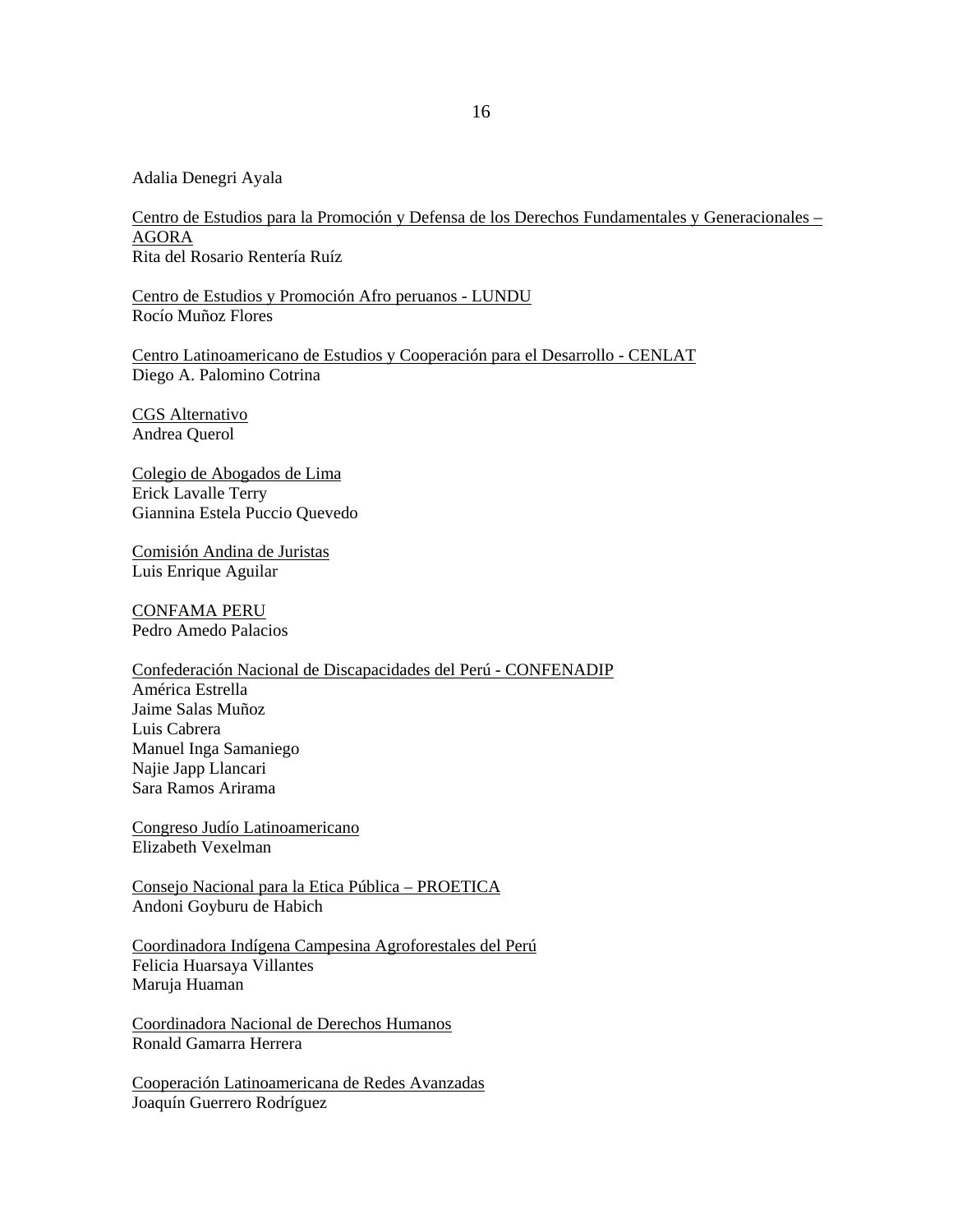Forum Solidaridad Perú Fabián Simeón Luis Alejandro Moreno Montoya

Freedom House Alejandro Arturo Silva Reina

Global Call Against Poverty – GCAP, Peru Osver Polo Carrasco

Instituto de Defensa Legal de Desarrollo Social Sahda Fayad Valverde

Instituto de Desarrollo Local -IDEL Ana Cecilia Cosme Méndez

Instituto de Estudios Políticos y Jurídicos Internacionales - IDEPJI Percy Palomino Marín

Jóvenes Revalorando y Creando la Cultura Afro-peruana – MAKUNGU Roberto Rojas Dávila Jesús López Salinas

Justicia Participativa Freddy Néstor Salazar Santiago

Juventud Indígena Quechua Aimara Eiber Chura Yupanqui

Mesa de Determinantes Sociales y Promoción de la Salud de FOROSALUD Junín Daniel Santos Huanca León

Mesa de Trabajo Afro-peruana Juan Ernesto Rivera Castañeda

Movimiento Negro Francisco Congo Paul Colino Monroy

Palenque Regional Callao Juan E. Rivera Castañeda

Patronato Nacional Pro-Trabajo Luis David Quispe Durand Jorge Balbin Cóndor

Radio Programas del Perú - RPP Samuel Neyra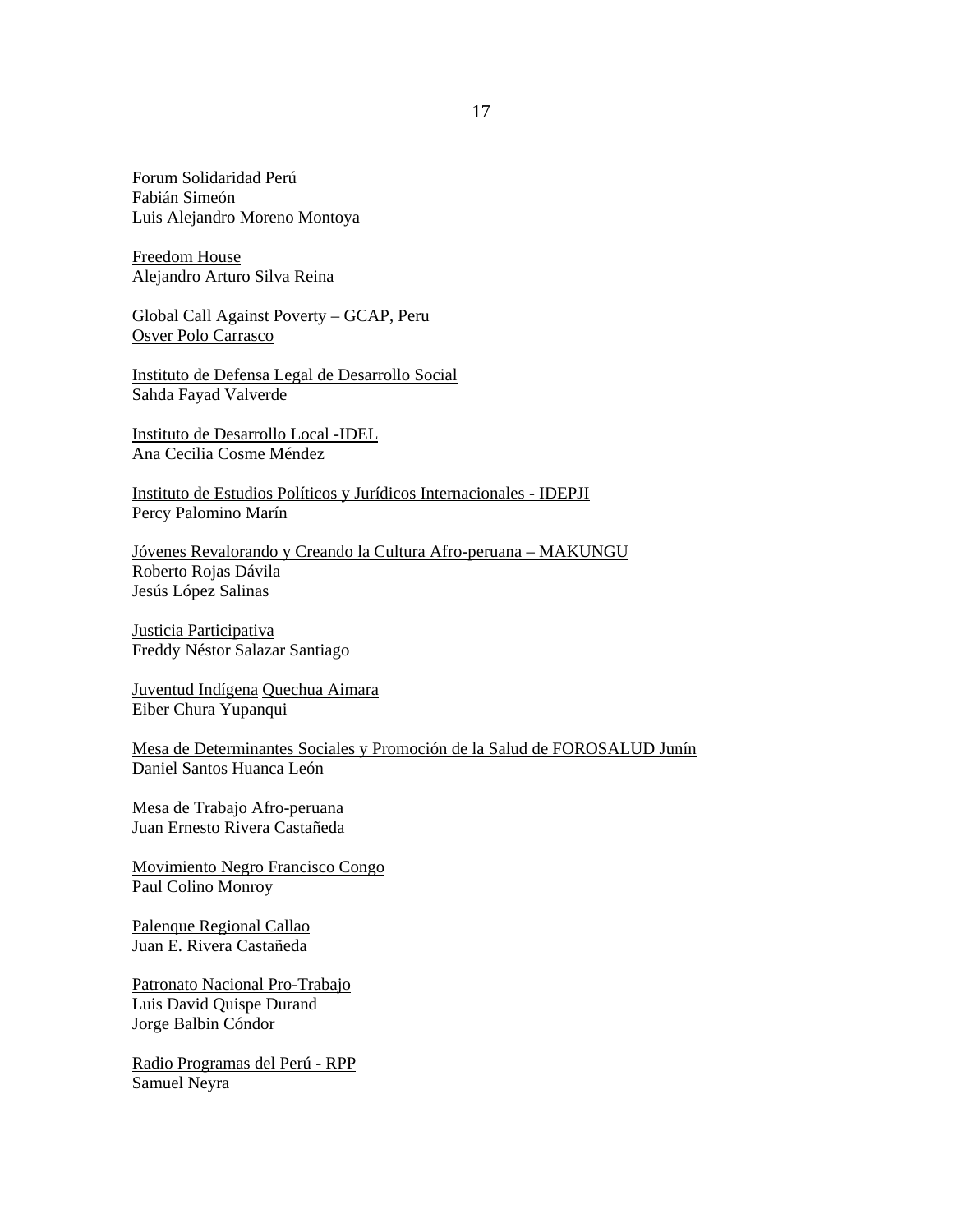Red Nacional de Jóvenes Afro descendientes Alejandro Roman Mendoza

Rotary International Ernesto Carlín Sotomayor Gustavo Gross Hildebrando Bustamante Seminario Jorge Flores Raúl Cantella

Unión de Mujeres Empresarias del Perú Elsa Gavinc Enríquez Carpio

Universidad San Martín de Porres

Raúl Eduardo Bao García - Rector, Universidad de San Martín de Porres Celinda Acosta, Oficina de Relaciones Públicas e Imagen Institucional Carlos Chamane Iris Yupanqui Cueva Jhon Pérez Obregón Juan De la Puente Mejía Lorenzo Bedoya Arboleda Marcela Montenegro Cannon Moisés Tambini del Valle Roberto Keil Rojas Rosa Villar Villegas Soraya Beatriz Castro Herrera Víctor Villavicencio Mendizábal Wilfredo Giraldo Mejía

Universidad San Martín de Porres - Instituto de Gobierno Gianina Garcia Blasquez Jaime Palacios Olivos Javier Tantaleán Arbulú Julio Rojas Ramírez

Universidad San Martín de Porres - Centro de Estudios de Derechos Humanos Alexander Carranza Reyes Annagrazia Fiorella Cotrina Pegorari André Sota Sanchez Claudio Renato Sotelo Torres Claudia Cabrera Vargas Dania Coz Barón David Aníbal Ortiz Gaspar Elizabeth Kitazono Ascuña Fiorella María Rodríguez Chávez Gabriela Neira Hidalgo Heyddie Cárdenas Moreno Hugo Joel Inga Huamancaja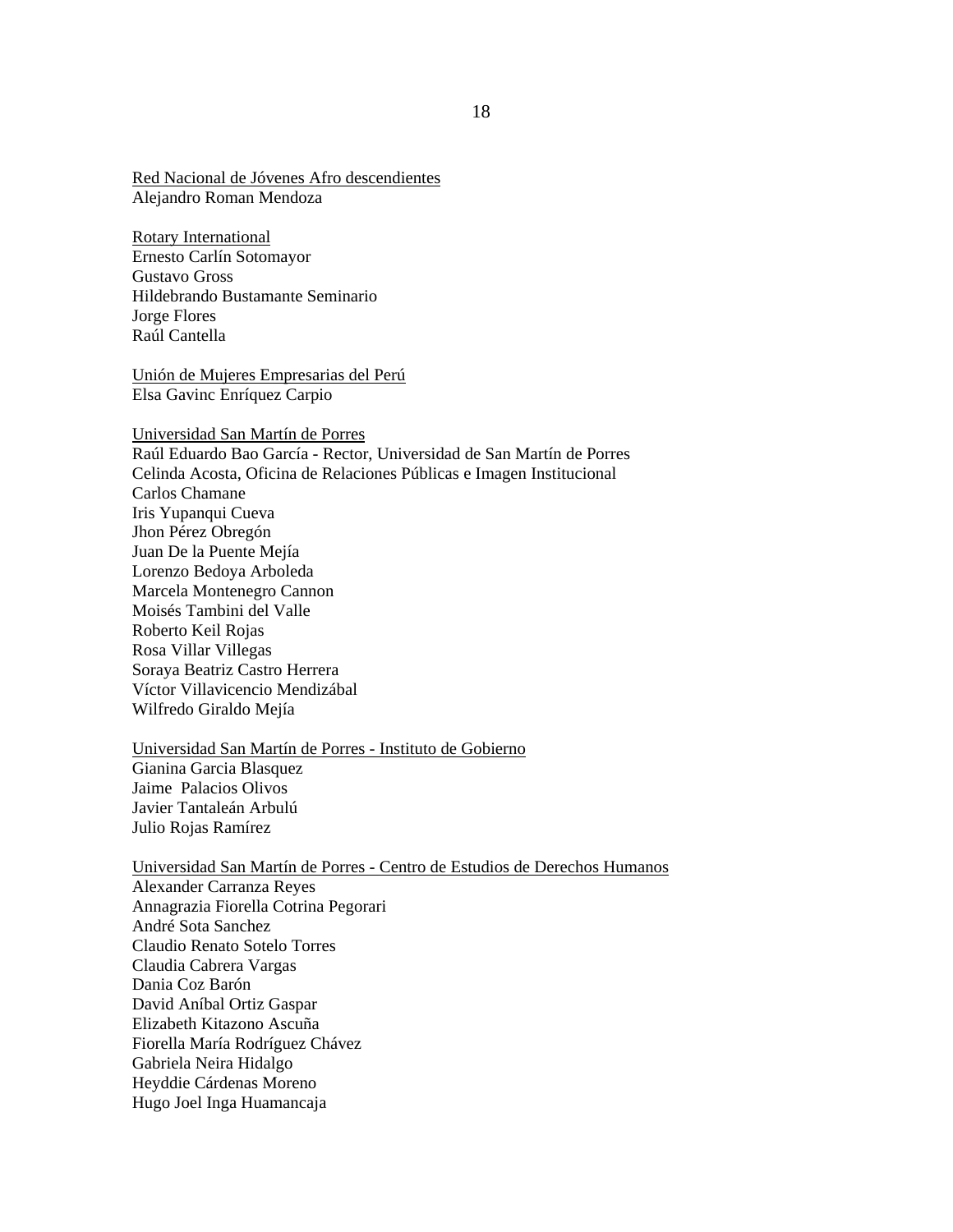Iberia Baylon Aburto Leandro García Valdez Luis Fernando Dominguez Vera María Soledad Pérez Tello Miguel Angel Soria Fuerte Oscar Andrés Nazario Rocca Susan Geraldine Espinoza Cruz Vania Dongo Mendoza

Vida Digna Elisa Salvatierra Galindo Raúl Salvatierra Orihuela

Participantes Particulares Carlos Adrianser Cabrera Jesús Ozejo Crespo Vilma Terán Espinoza Max A. Avendaño

# URUGUAY

Comisión Nacional de Seguimiento, CNS mujeres por Democracia Equidad y Ciudadanía Lilian Abracinskas

Instituto de Comunicación y Desarrollo (ICD) Anabel Cruz

## VENEZUELA

Asociación Civil Consorcio Desarrollo y Justicia (Consorcio Justicia) Carlos Ponce

Asociación Civil Justicia Alternativa Wigberto Yboset Socorro Quintero

Espacio Civil Aixa Armas

Instituto Venezolano de Estudios Sociales y Políticos - INVESP Deborah Van Berkel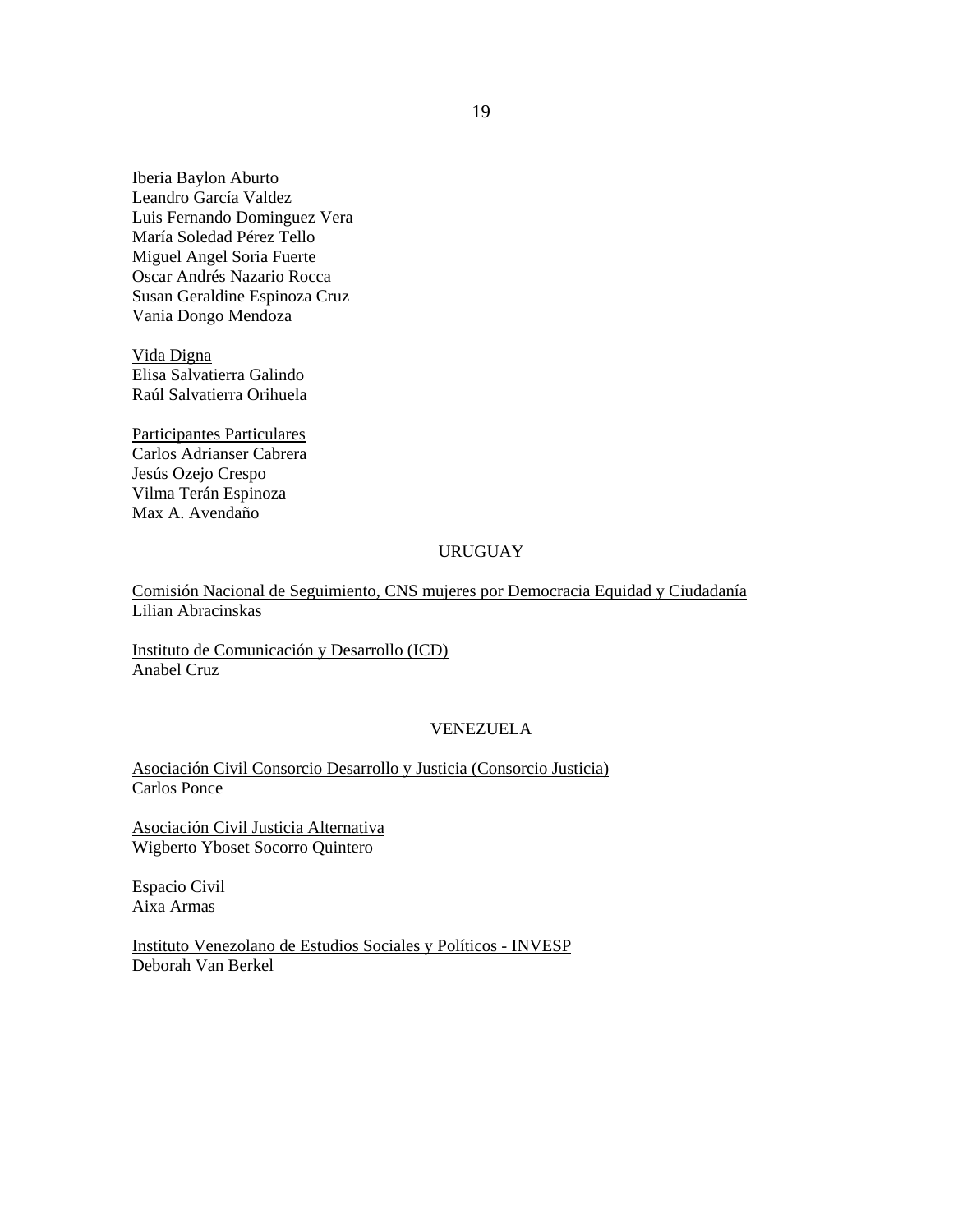### **MEMBER STATES:**

## ARGENTINA

Embassy of Argentina in Lima, Peru Ambassador Dario Pedro Alessandro Pablo Tangelson, Advisor of the Chancellor

## CANADA

Canadian International Development Agency (CIDA) Brigitte D'Aoust, Manager, Indigenous Peoples Partnership Program

# BRAZIL

Embassy of Brazil in Lima, Peru Ambassador Jorge d'Escragnolle

## CHILE

Embassy of Chile in Lima, Peru Carola Muñoz Oliva

## COLOMBIA

Embassy of Colombia in Lima, Peru Estela Sotelo, Minister Counselor

## COSTA RICA

Embassy of Costa Rica in Lima, Peru Ambassador Sara Faingezicht

### DOMINICAN REPUBLIC

Embassy of the Dominican Republic in Lima, Peru Ambassador Rafael Julian Leonel Melo, Minister Counselor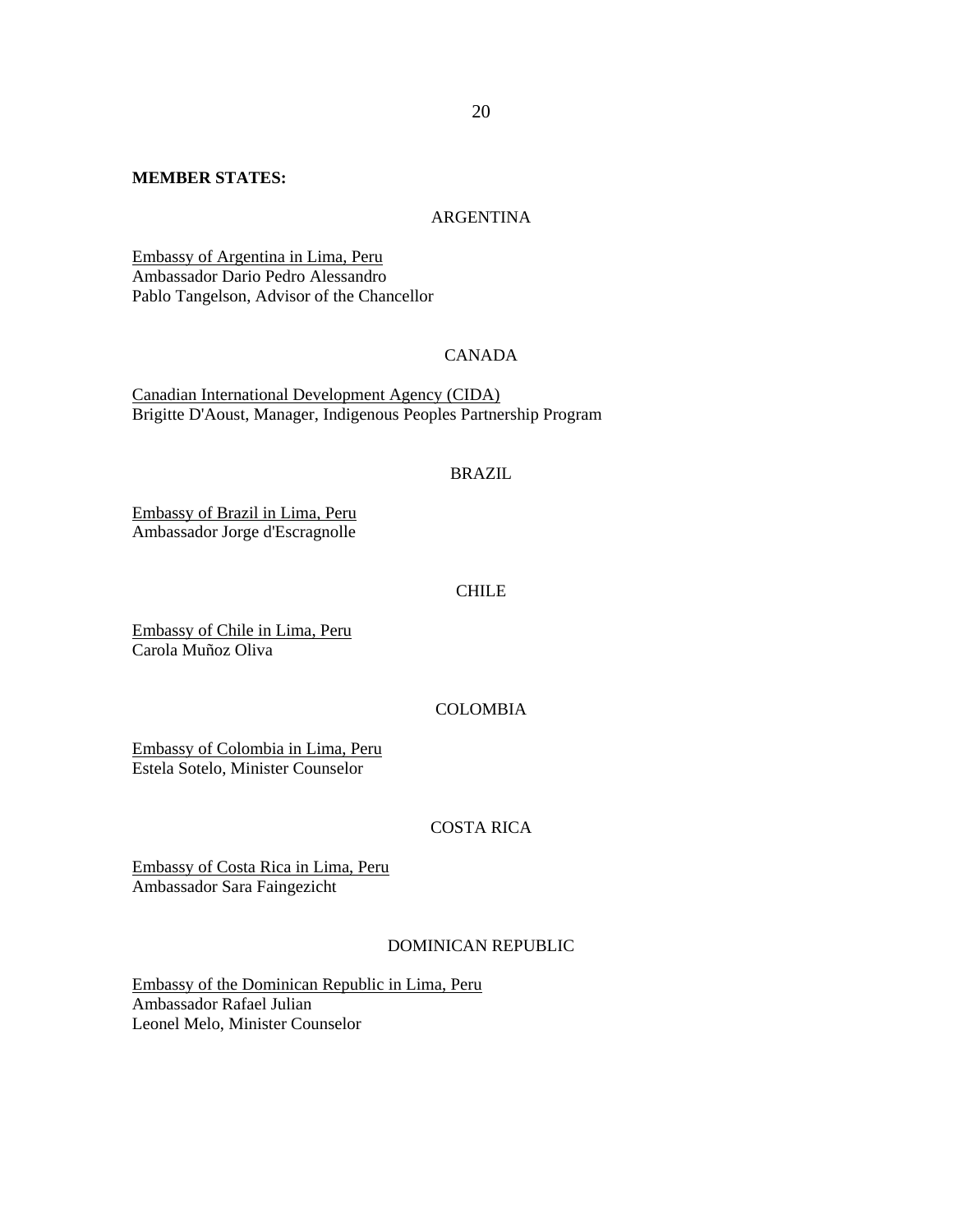# EL SALVADOR

Embassy of El Salvador in Lima, Peru Ambassador Raúl Soto

#### HONDURAS

Embassy of Honduras in Lima, Peru Ambassador Juan José Cueva Membreño Jorge Mejia, First Secretary

#### **MEXICO**

Embassy of Mexico in Lima, Peru Ambassador Antonio Villegas Villalobos Sergio Ivan Juarez, Third Secretary

### PERU

Ministry of Foreign Affairs of Peru David Malaga, Director General for United Nations and Multilateral Affairs

Ministry of Justice Garlandi Liliana Olaya del Carpio

Peruvian Agency for International Development Aid - APCI Maria Ines Valdivia

#### TRINIDAD AND TOBAGO

## NATIONAL SECRETARIAT FOR THE FIFTH SUMMIT OF THE AMERICAS, GOVERNMENT OF TRINIDAD AND TOBAGO

Felipe Noguera Garcia Coordinator, Civil Society, Private Sector and Youth Forums and Communications

## URUGUAY

Embassy of Uruguay in Lima, Peru Ambassador Juan José Arteaga

# VENEZUELA

Embassy of Venezuela in Lima, Peru Norma Torres, Encargada de Asesoría Comercial y Cultural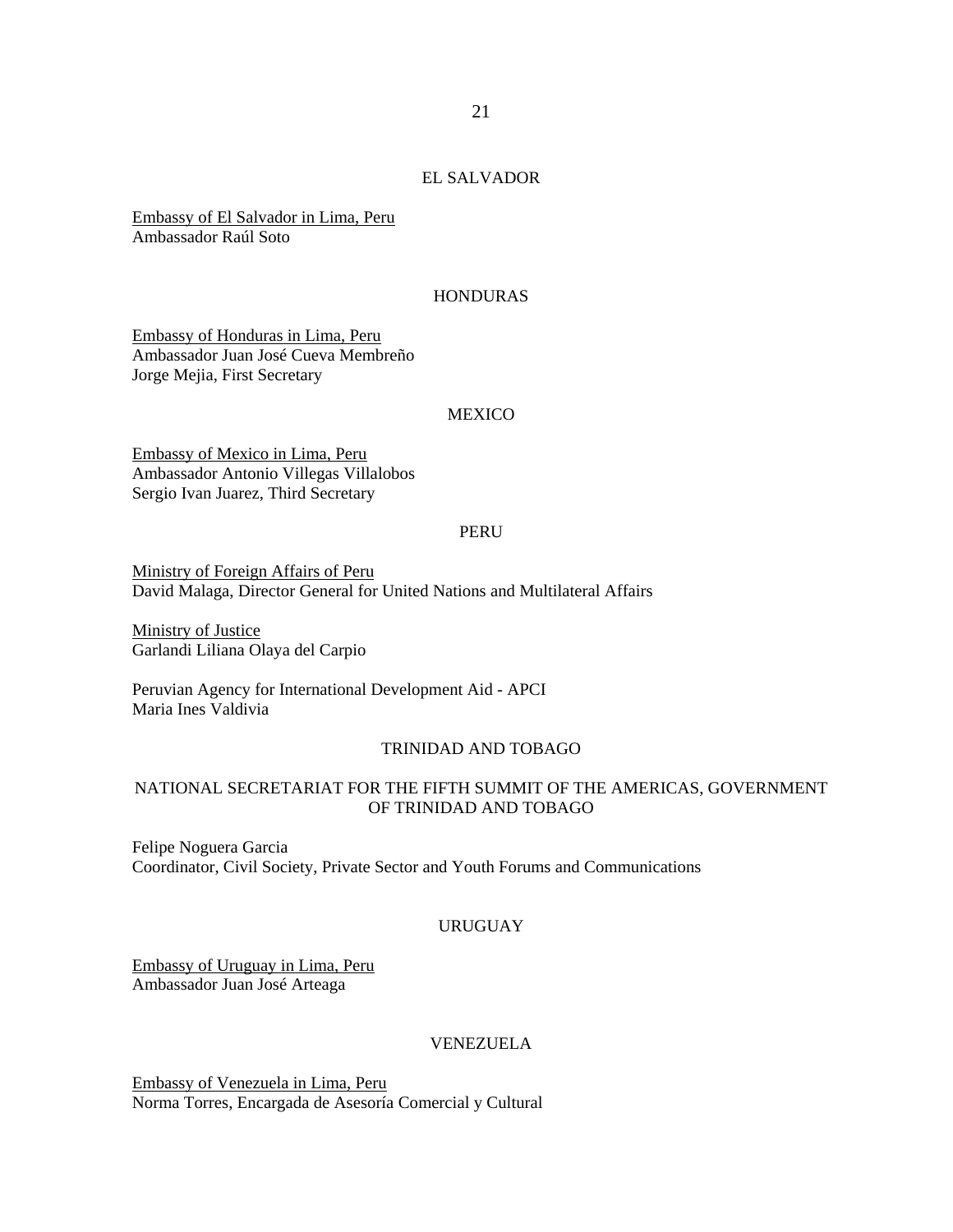## **MEMBERS OF THE JOINT SUMMIT WORKING GROUP (JSGW):**

#### ORGANIZATION OF AMERICAN STATES (OAS)

David Morris Director, Summits of the Americas Secretariat Washington, DC

Irene Klinger Secretary of External Relations *a.i.* and Director, Department of International Affairs Washington, DC

Bertha Santoscoy Representative, OAS Country Office Lima, Peru

Jorge Sanin Head, Relations with Permanent Observer Countries and Civil Society Department of International Affairs Washington, DC

Jessica Grebeldinger Coordinator, Participation of Civil Society in the Summits of the Americas Process Summits of the Americas Secretariat Washington, DC

Bradley Correa Specialist, Department of International Affairs Washington, DC

Viviane Espinoza Specialist, Civil Society Participation in the Summits Process, Summits of the Americas Secretariat Washington, DC

Andrea Montilla Consultant, Summits of the Americas Secretariat Washington, DC

Monica Gargurevich Administrative Official, OAS Country Office in Peru Lima, Peru

Lorena Ferreyros OAS Country Office in Peru Lima, Peru